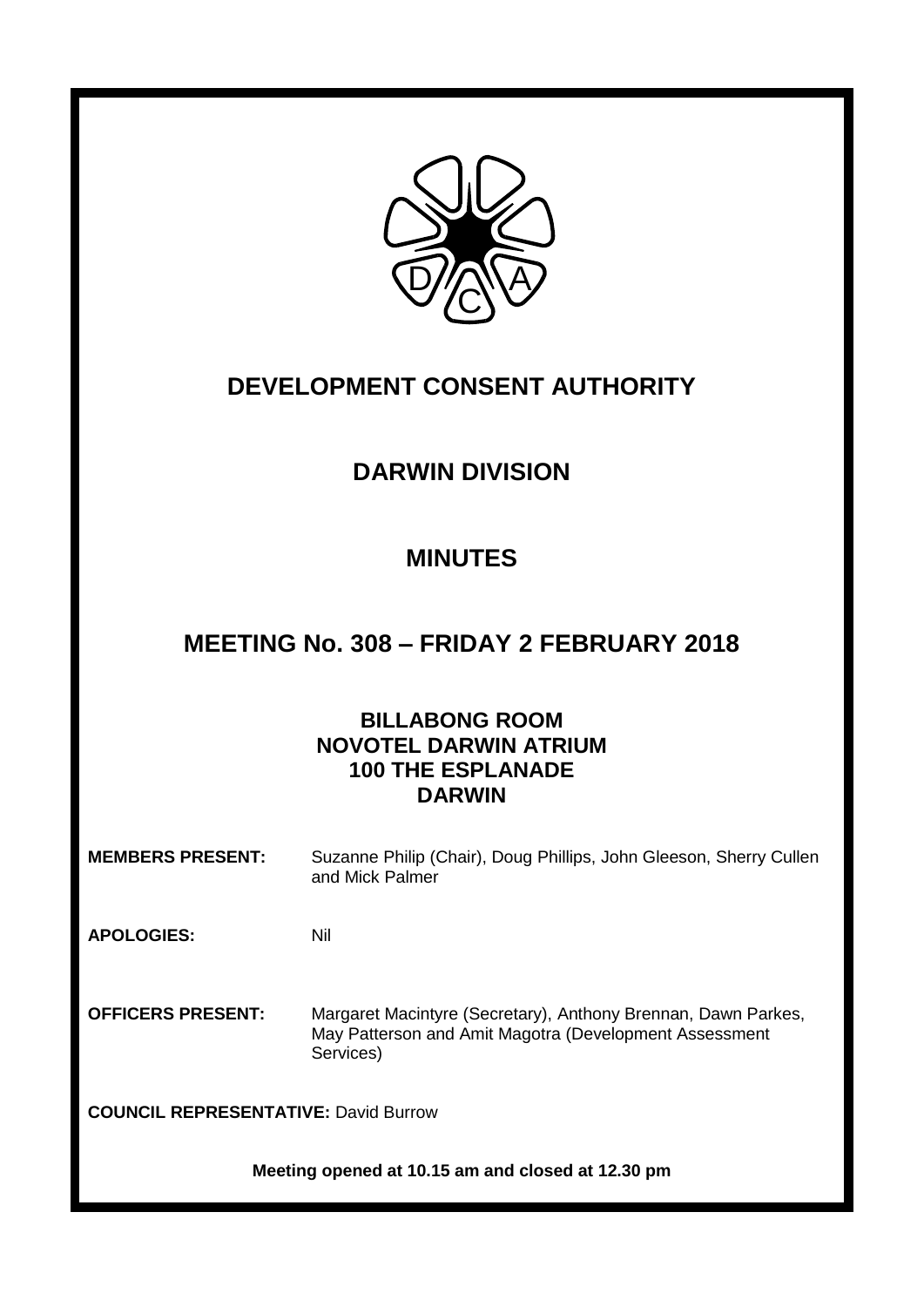**THE MINUTES RECORD OF THE EVIDENTIARY STAGE AND THE DELIBERATIVE STAGE ARE RECORDED SEPARATELY. THESE MINUTES RECORD THE DELIBERATIVE STAGE. THE TWO STAGES ARE GENERALLY HELD AT DIFFERENT TIMES DURING THE MEETING AND INVITEES ARE PRESENT FOR THE EVIDENTIARY STAGE ONLY.**

# **ITEM 1 SUBDIVISION AND CONSOLIDATION TO CREATE TWO LOTS FOR THE PURPOSE OF LEASES IN EXCESS OF 12 YEARS, IN THREE STAGES LOTS 6652, 6985 & 7012 (40, 44 & 38) PATTERSON STREET, TOWN OF SANDERSON**

#### **APPLICANT DEPARTMENT OF INFRASTRUCTURE, PLANNING AND LOGISTICS**

Pursuant to section 97(1) of the *Planning Act,* Mr John Gleeson a member of the Darwin Division of the Development Consent Authority declared a conflict of interest and was not present during and did not take part in any deliberation or decision of the Division in relation to Item 1.

Mr Gregg Hestelow (NT Manager, AAM Survey) attended on behalf of DIPL.

Submitters in attendance: Mr James Mathew on behalf of the Darwin Aboriginal and Torres Strait Islander Women's Shelter, Aboriginal and Torres Islander Corporation, Ms Regina Bennett (General Manager, Darwin Aboriginal and Torres Strait Islander Women's Shelter, Aboriginal and Torres Islander Corporation), Ms Judy Carne, Ms Natalie Cole, Ms Melissa Holt, Ms Patty Noble, Ms Kim & Mr Mario Marafioti, Mr Chris McPharlin, Ms Georgia Opden Brown, Ms Rosie Baird, Ms Jaylene Cooper, Ms Anita Hunter and Ms Annarella Sebbens.

Interested party in attendance: Mrs Kate Warden – Member for Sanderson.

**RESOLVED** That, pursuant to section 53(a) of the *Planning Act*, the Development Consent **11/18** Authority consent to the application to develop Lots 6652 (40), 6985 (44) and 7012 (38) Patterson Street, Town of Sanderson for the purpose of a subdivision and consolidation to create two lots for the purpose of leases in excess of 12 years, in three stages, subject to the following conditions:

#### **GENERAL CONDITIONS**

- 1. Works carried out under this permit shall be in accordance with drawing number 2017/0531/01 endorsed as forming part of this permit.
- 2. All existing and proposed easements and sites for existing and required utility services must be vested in the relevant authority for which the easement or site is to be created on the plan of subdivision submitted for approval by the Surveyor General.
- 3. The owner of the land must enter into agreements with the relevant authorities for the provision of water supply, sewerage facilities and electricity supply and to each lot shown on the endorsed plan in accordance with the authorities' requirements and relevant legislation at the time.
- 4. Any developments on or adjacent to any easements on site shall be carried out to the requirements of the relevant service authority to the satisfaction of the consent authority.

Page 2 of 22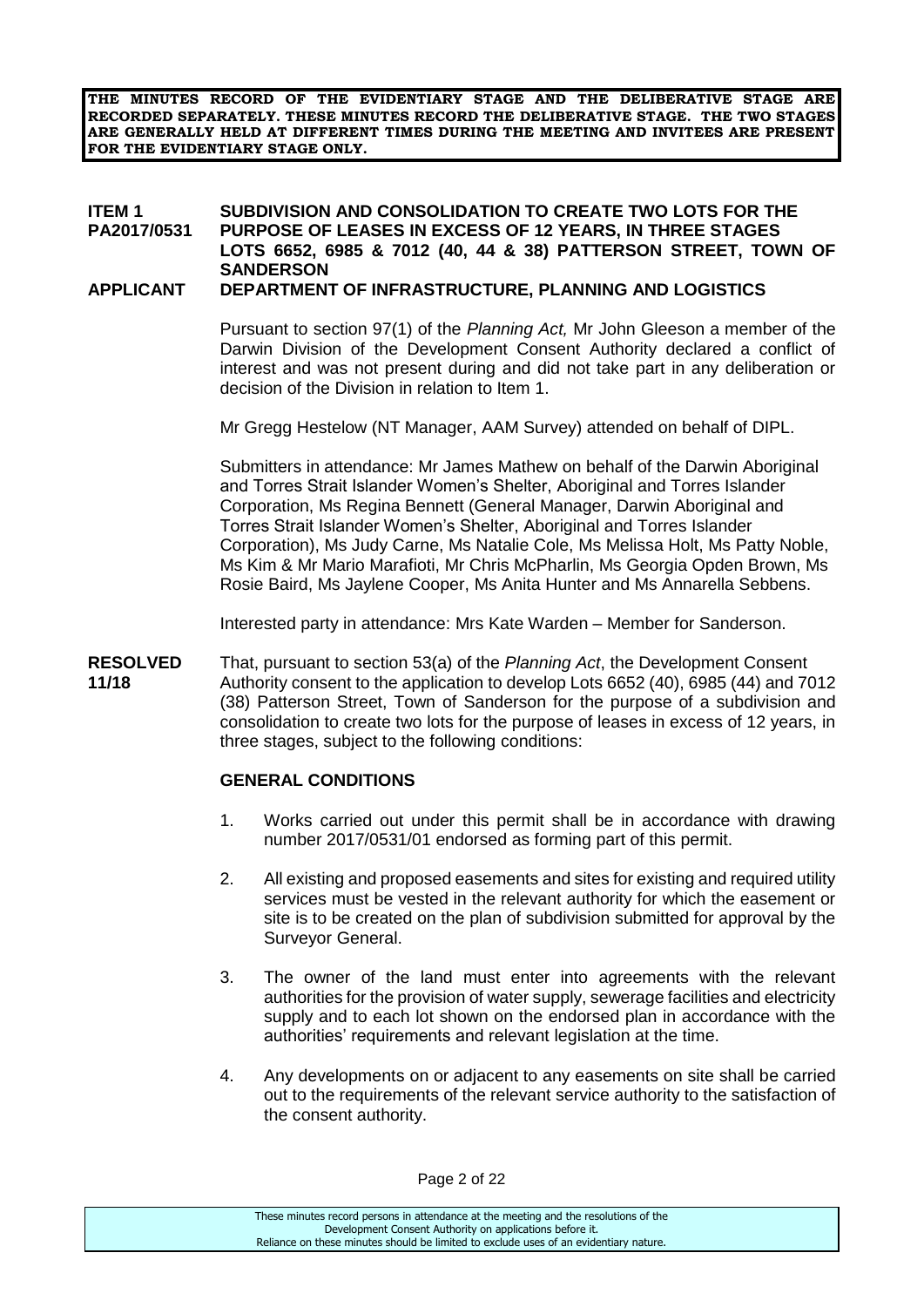- 5. Any easements or reserves required for the purposes of stormwater drainage, roads, access, or for any other purpose, shall be made available free of cost to City of Darwin and/or neighbouring land owners.
- 6. Confirmation shall be provided to Development Assessment Services (in the form of an email addressed to the Power and Water Corporation) demonstrating that the Power and Water Corporation has been provided with a copy of the survey plan with the new lot numbers. This is for the purpose of ensuring the relevant Power and Water Information and Billing System is updated. Please provide a copy of an email addressed to both [landdevelopmentnorth@powerwater.com.au](mailto:landdevelopmentnorth@powerwater.com.au) and [powerconnections@powerwater.com.au](mailto:powerconnections@powerwater.com.au)

# **NOTE:**

1. The Power and Water Corporation advises that the Water and Sewer Services Development Section [\(waterdevelopment@powerwater.com.au\)](mailto:waterdevelopment@powerwater.com.au) and Power Network Engineering Section [\(powerdevelopment@powerwater.com.au\)](mailto:powerdevelopment@powerwater.com.au) should be contacted via email a minimum of 1 month prior to construction works commencing to determine the Corporation's servicing requirements, and the need for upgrading of onsite and/or surrounding infrastructure.

# **REASONS FOR THE DECISION**

1. Pursuant to section 51(a) of the *Planning Act,* the consent authority must take into consideration the planning scheme that applies to the land to which the application relates.

The primary purpose of Zone CP (Community Purposes) is *to provide for community services and facilities, whether publicly or privately owned or operated, including facilities for civic and government administration. The design is expected to incorporate landscaping that will enhance the visual appearance of the development. The development of residential accommodation is to only be in association with and ancillary to the primary use of the land.* 

The proposed development is for subdivision only and is considered to be consistent with Zone CP. Any future uses and/or development will be subject to a separate application. The subdivision is required as a condition of a lease agreement with Crown Land to facilitate leases in excess of 12 years over the subject land and therefore subdivision approval under the *Planning Act* is required.

There is no minimum lot size in Zone CP and the proposed lots are considered to meet the purpose of the zone and are of a size and configuration that can accommodate a range of future uses in accordance with the requirements of Zone CP.

Page 3 of 22 Lot 6985 contains an existing building on site. Lots 6652 and 7012 are currently vacant. The subdivision will facilitate the reconfiguration of the subject lots to allow for more uniformed lot sizes that can accommodate a range of uses consistent with the CP zoning. Any adverse impacts upon adjoining allotments resulting from the proposed subdivision are considered unlikely due to the administrative nature (boundary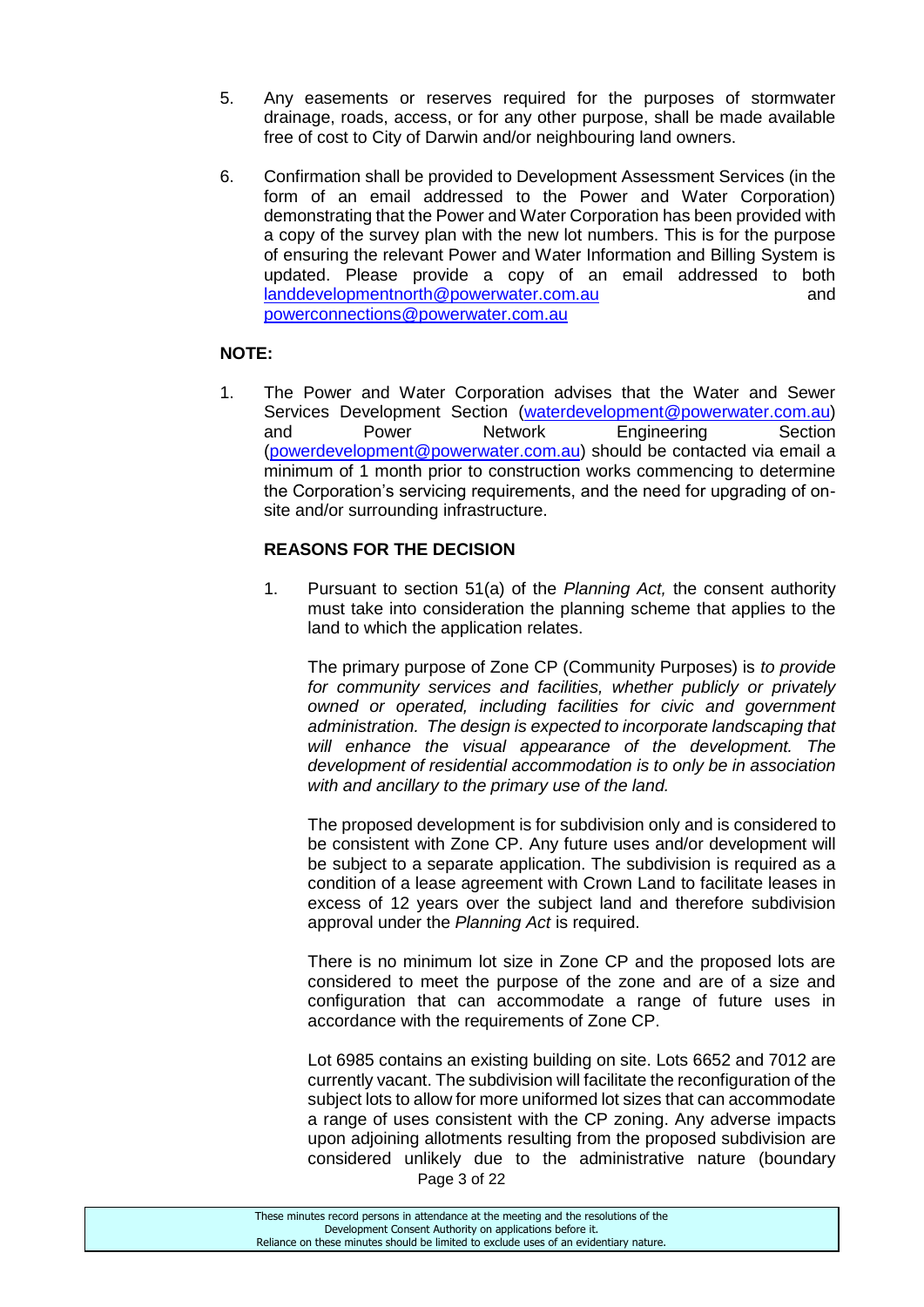realignments) of this subdivision. The subdivision will result in one less lot and will remove an existing battleaxe that is discouraged in subdivision design. In addition one less crossover (access) from Patterson Street will be required. It is considered that the subdivision will have minimal impact (if any) on adjoining or nearby land and, for this reason, is consistent with the purpose of Zone CP.

2. Pursuant to section 51(e) of the *Planning Act*, the consent authority must take consideration any public submissions made under section 49, and any evidence or information received under section 50, in relation to the development application.

A public submission was received from Mr James Matthews on behalf of the Darwin Aboriginal and Torres Strait Islander Women's Shelter Aboriginal and Torres Islander Corporation, who were not in support of the proposal. This submission was made on behalf of 67 submitters, many of whom attended the public meeting in support of their submission. The matters raised within the submission and presented at the public meeting have been considered in detail by the Authority and whilst the Authority notes the concerns raised, it is considered that the proposed subdivision is fully compliant with the requirements of the NT Planning Scheme and that all matters required to be considered under section 51 of the *Planning Act* have been adequately addressed in relation to the application.

Mr Matthews, on behalf of the submitters, argued that the Authority should consider this application (PA2017/0531) for subdivision together with the application for supporting accommodation (PA2017/0570) on one of the proposed subdivided lots, as one development. He relied on Clause 2.5 (Exercise of Discretion by the Consent Authority) of the NT Planning Scheme which requires the Authority to consider an application for development in its entirety. The Authority considered that, although the two applications are parallel in the sense that PA2017/0507 is dependent on approval for PA2017/0531, the applications are separate proposals with separate applicants and the application for subdivision stands alone. Clause 2.5 does not require that they be considered as one development.

The two lots created through this subdivision are fully compliant with the requirements of the NT Planning Scheme and will provide for the orderly development and future uses consistent with those anticipated in a community purposes zone.

3. Pursuant to section 51(n) of the *Planning Act*, the consent authority must take into consideration the potential impact on the existing and future amenity of the area in which the land is situated.

The development is considered to be consistent with the broader intent of Zone CP (Community Purposes), including that the subdivision does not impede on the potential future land use of the two lots and providing more uniformed and suitably sized allotments. No issues were raised by Council in relation to future access to the proposed lots.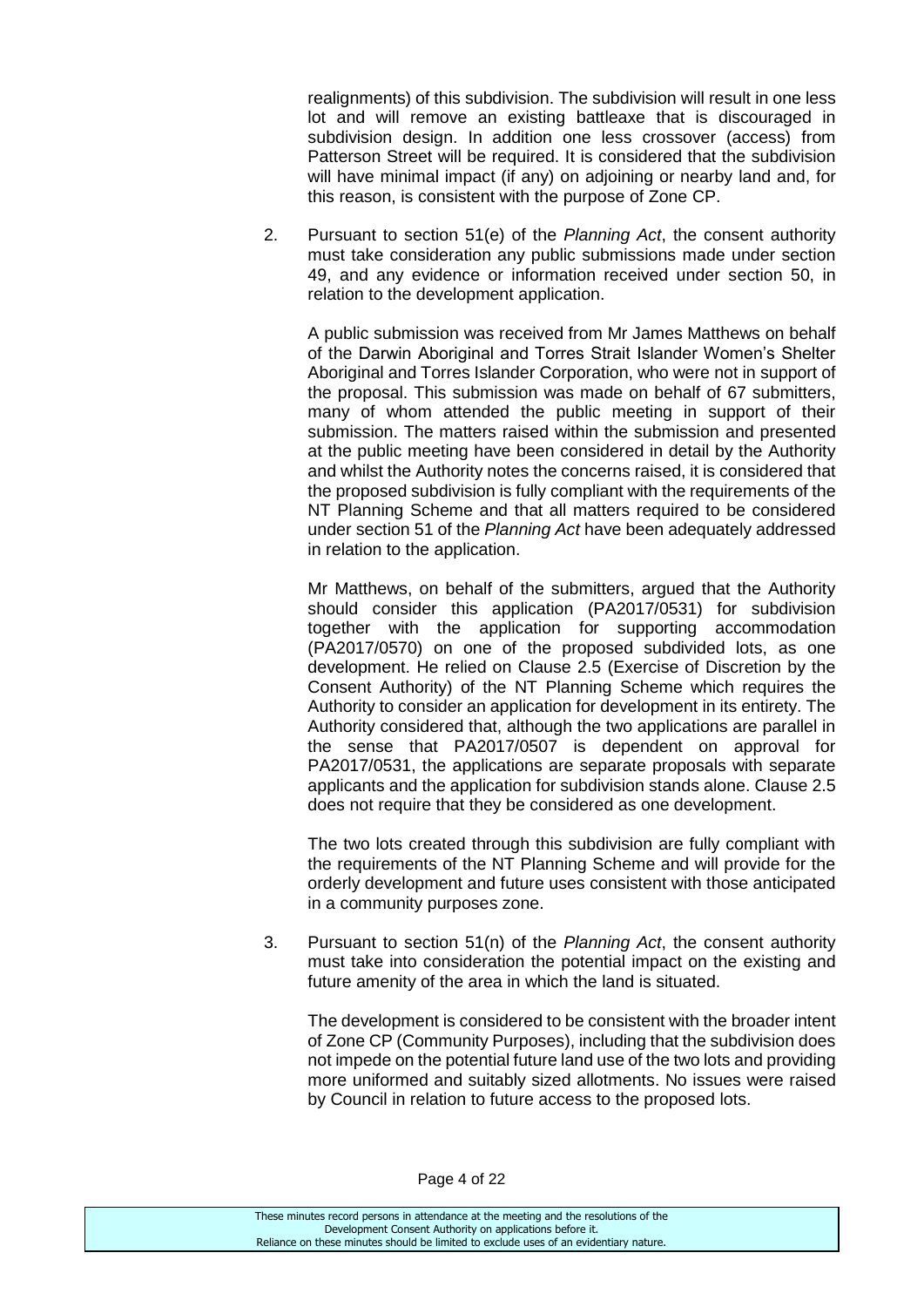No undue amenity impacts have been identified as a result of the subdivision and appropriate conditions relating to servicing requirements have been included on the development permit.

4. Pursuant to section 51(k) of the *Planning Act*, the consent authority must take into account the public facilities or public open space available in the area in which the land is situated and the requirement, if any, for the facilities, or land suitable for public recreation, to be provided by the developer.

The subdivision is proposed within an area zoned for CP (Community Purposes). It is not a requirement of this development for the developer to provide any additional facilities or land for public recreation.

5. Pursuant to Section 51(r) of the *Planning Act*, the consent authority must consider the potential impact on natural, social, cultural or heritage values, including, for example, the heritage significant of a heritage place or object under the *Heritage Act*.

There are no known natural, social, cultural or heritage values on the site or in the immediate surrounding area. The Department of Environment and Natural Resources have advised that no issues are raised with the development.

**ACTION:** Notice of Consent and Development Permit

#### **ITEM 2 SUPPORTING ACCOMMODATION PA2017/0570 LOTS 6652 & 7012 (40 & 38) PATTERSON STREET, TOWN OF SANDERSON APPLICANT TEAMHEALTH**

Pursuant to section 97(1) of the *Planning Act,* Mr John Gleeson a member of the Darwin Division of the Development Consent Authority declared a conflict of interest and was not present during and did not take part in any deliberation or decision of the Division in relation to Item 2.

Ms Sarah Williamson and Mr David Bennett (Bennett Design), Ms Helen Egan (CEO Teamhealth) and Mr Kim Hill (Teamhealth Board Member) attended.

Submitters in attendance:- Submitters in attendance: Mr James Mathew on behalf of the Darwin Aboriginal and Torres Strait Islander Women's Shelter, Aboriginal and Torres Islander Corporation, Ms Regina Bennett (General Manager, Darwin Aboriginal and Torres Strait Islander Women's Shelter, Aboriginal and Torres Islander Corporation), Ms Judy Carne, Ms Natalie Cole, Ms Melissa Holt, Ms Patty Noble, Ms Kim & Mr Mario Marafioti, Mr Chris McPharlin, Ms Georgia Opden Brown, Ms Rosie Baird, Ms Jaylene Cooper, Ms Anita Hunter and Ms Annarella Sebbens.

Interested party in attendance: Mrs Kate Warden – Member for Sanderson.

**RESOLVED** That, the Development Consent Authority vary Clause 7.5 (Private Open Space) **12/18** of the NT Planning Scheme, and pursuant to section 53(a) of the *Planning Act*, consent to the application to develop Lots 6652 (40) and 7012 (38) Patterson Street, Town of Sanderson for the purpose of supporting accommodation, subject to the following conditions:

Page 5 of 22

These minutes record persons in attendance at the meeting and the resolutions of the Development Consent Authority on applications before it. Reliance on these minutes should be limited to exclude uses of an evidentiary nature.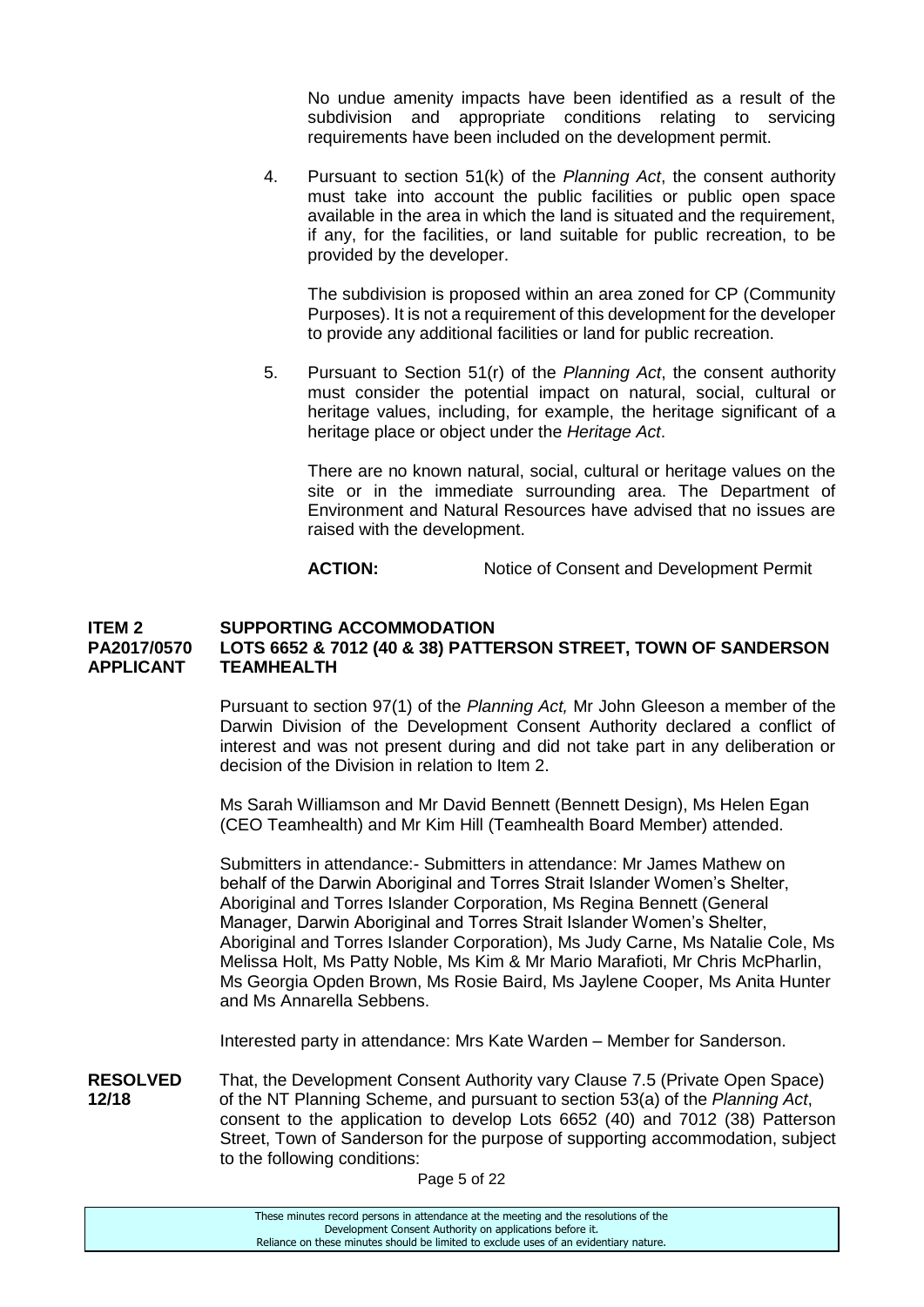# **CONDITIONS PRECEDENT**

- 1. Prior to the endorsement of plans and prior to the commencement of works (including site preparation), a Traffic Impact Assessment report shall be submitted to and approved by the City of Darwin, to the satisfaction of the consent authority. The report is to be prepared by a suitably qualified traffic engineer with attention to the existing infrastructure (including street trees) to the location of the proposed crossover, access sightlines for pedestrians, cyclists and vehicles.
- 2. Prior to the endorsement of plans and prior to the commencement of works, a schematic plan demonstrating the on-site collection of stormwater and its discharge into the City of Darwin's stormwater drainage system shall be submitted to and approved by the City of Darwin, to the satisfaction of the consent authority. The plan shall include details of site levels and Council's stormwater drain connection point/s. The plan shall also indicate how stormwater will be collected on the site and connected underground to Council's system or an alternate approved connection.
- 3. Prior to the commencement of works (including site preparation), the applicant is to prepare a comprehensive landscape plan of the road reserve adjacent to the property. The plan shall include the location of street trees and all other infrastructure, to the requirements of City of Darwin, to the satisfaction of the consent authority.
- 4. Prior to the commencement of works (including site preparation), the applicant is to prepare a dilapidation report covering infrastructure within the road reserve to the requirements of City of Darwin.
- 5. Prior to the commencement of works (including site preparation), the applicant is to prepare an Environmental and Construction Management Plan (ECMP) to the requirements of the City of Darwin. The ECMP is to address how construction will be managed on the site, and is to include details of waste management, traffic control and haulage routes, stormwater drainage and the use of City of Darwin land during construction. The ECMP should include details of the location of the crane and any holding areas.
- 6. Prior to the commencement of works (including site preparation), a waste management plan addressing the City of Darwin's Waste Management Policy 054 must be prepared, to the requirements of the City of Darwin, to the satisfaction of the consent authority.

# **GENERAL CONDITIONS**

- 7. The works carried out under this permit shall be in accordance with the drawings endorsed as forming part of this permit.
- 8. Any developments on or adjacent to any easements on site shall be carried out to the requirements of the relevant service authority to the satisfaction of the consent authority.
- 9. All existing and proposed easements and sites for existing and required utility services must be vested in the relevant authority for which the easement or site is to be created.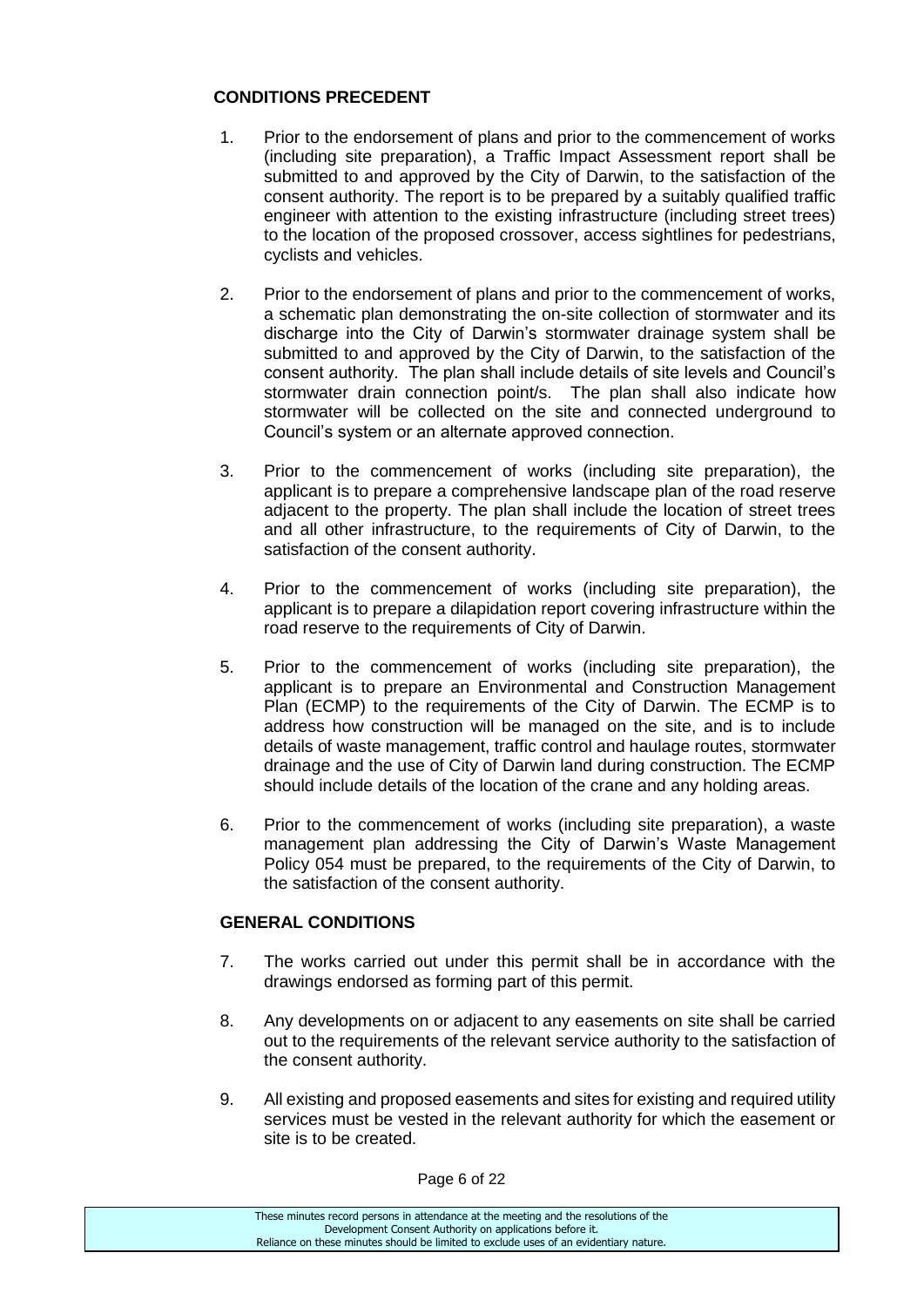- 10. The owner of the land must enter into agreements with the relevant authorities for the provision of water supply, drainage, sewerage, electricity facilities and telecommunication networks to the development shown on the endorsed plan in accordance with the authorities' requirements and relevant legislation at the time.
- 11. Before the use or occupation of the development starts, the area(s) set-aside for the parking of vehicles and access lanes as shown on the endorsed plans must be:
- (a) constructed;
- (b) properly formed to such levels that they can be used in accordance with the plans;
- (c) surfaced with an all-weather-seal coat;
- (d) drained;
- (e) line marked to indicate each car space and all access lanes; and
- (f) clearly marked to show the direction of traffic along access lanes and driveways to the satisfaction of the consent authority. Car spaces, access lanes and driveways must be kept available for these purposes at all times.
- 12. The car parking shown on the endorsed plan(s) must be available at all times for the exclusive use of the occupants of the development and their visitors and clients.
- 13. The kerb crossovers and driveways to the site approved by this permit are to meet the technical standards of City of Darwin, to the satisfaction of the consent authority.
- 14. The owner shall:
- (a) remove disused vehicle and/ or pedestrian crossovers;
- (b) provide footpaths/ cycleways;
- (c) collect stormwater and discharge it to the drainage network; and
- (d) undertake reinstatement works; all to the technical requirements of and at no cost to the City of Darwin, to the satisfaction of the consent authority.
- 15. No fence, hedge, tree or other obstruction exceeding a height of 0.6m is to be planted or erected so that it would obscure sight lines at the junction of the driveway and the public street.
- 16. All air conditioning condensers (including any condenser units required to be added or replaced in the future) are to be appropriately screened from public view, located so as to minimise thermal and acoustic impacts on neighbouring properties and condensate disposed of to ground level in a controlled manner to the satisfaction of the consent authority.
- 17. Storage for waste disposal bins is to be provided to the requirements of City of Darwin, to the satisfaction of the consent authority.
- Page 7 of 22 18. The City of Darwin advises that all street trees shall be protected at all times during construction. Any tree on a footpath, which is damaged or removed during construction, shall be replaced, to the satisfaction of the General Manager Infrastructure, City of Darwin. A Tree Protection Zone (TPZ) shall be constructed for all existing trees to be retained within the development, in accordance with Australian Standards – AS 4970-2009 "Protection of Trees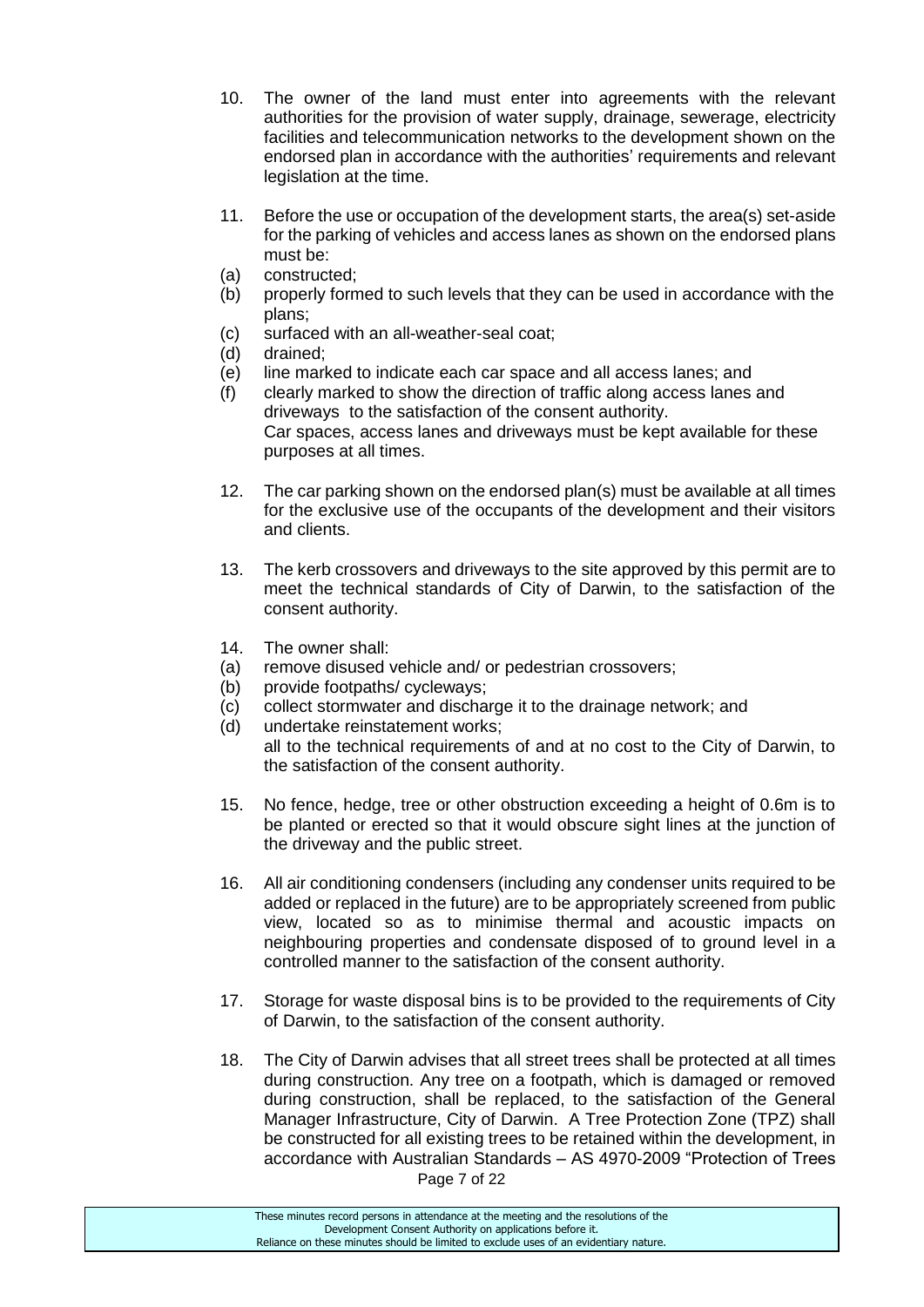on Development Sites". Copies of AS 4970-2009 "Protection of Trees on Development Sites" can be obtained from the Australian Standards website.

- 19. All pipes, fixtures, fittings and vents servicing any building on the site must be concealed in service ducts or otherwise hidden from view to the satisfaction of the consent authority.
- 20. No plant, equipment, services or architectural features other than those shown on the endorsed plans are permitted above the roof level of the building(s).
- 21. External lighting must be designed, baffled and located so as to prevent any adverse effect on adjoining land to the satisfaction of the consent authority.
- 22. The landscaping shown on the endorsed plans must be maintained to the satisfaction of the consent authority, including that any dead, diseased or damaged plants are to be replaced.
- 23. Prior to occupation, the applicant shall ensure that a building number is displayed in a position clearly visible from the street. The number must be visible against the background on which it is placed, to the satisfaction and at no cost to City of Darwin.
- 24. An Occupancy Permit under the *Building Act* must not be issued until Lots 6652 and 7012, Town of Sanderson have been consolidated and a new title issued for the consolidated lot.
- 25. Appropriate soil erosion, sediment and dust control measures must be effectively implemented throughout the construction stage of the development and all disturbed soil surfaces must be suitably stabilised against erosion at completion of works, to the satisfaction of the Consent Authority.

#### **NOTES:**

- 1. The Power and Water Corporation advises that the Water and Sewer Services **Development** Section [\(landdevelopmentnorth@powerwater.com.au\)](mailto:landdevelopmentnorth@powerwater.com.au) and Power Network Engineering Section [\(powerconnections@powerwater.com.au\)](mailto:powerconnections@powerwater.com.au) should be contacted via email a minimum of 1 month prior to construction works commencing in order to determine the Corporation's servicing requirements, and the need for upgrading of on-site and/or surrounding infrastructure.
- 2. The development and use hereby permitted should be designed, constructed, registered and operate in accordance with the National Construction Code of Australia, the *NT Public Health Act* and Regulations, the *NT Food Act* and National Food Safety Standards.
- 3. Any proposed works which fall within the scope of the *Construction Industry Long Service Leave and Benefits Act* must be notified to NT Build by lodgement of the required Project Notification Form. Payment of any levy must be made prior to the commencement of any construction activity. NT Build should be contacted via email [\(info@ntbuild.com.au\)](mailto:info@ntbuild.com.au) or by phone on 08 89364070 to determine if the proposed works are subject to the Act.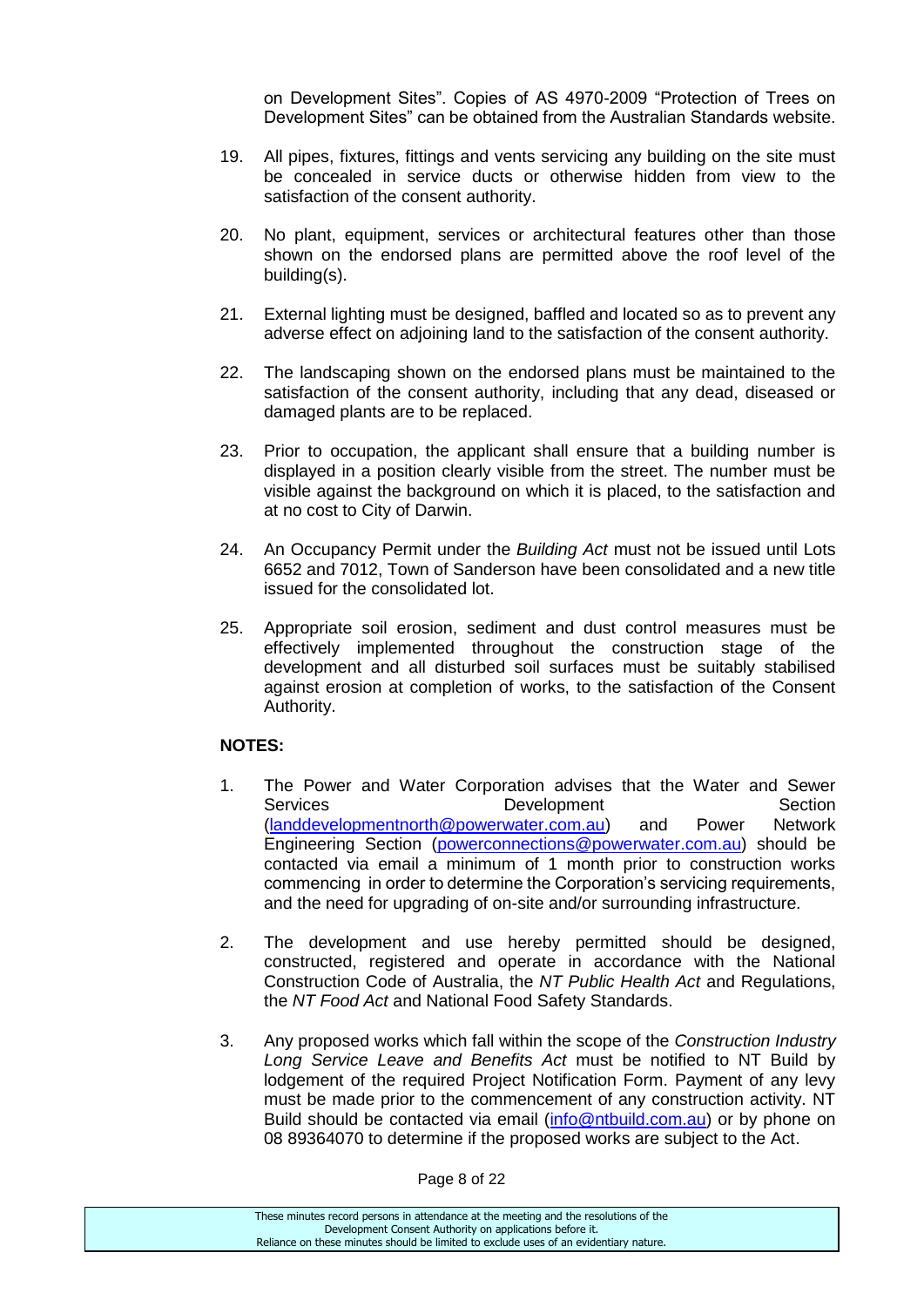4. Notwithstanding the approved plans, all signage is subject to City of Darwin approval, at no cost to Council.

# **REASONS FOR THE DECISION**

1. Pursuant to section 51(a) of the *Planning Act,* the consent authority must take into consideration the planning scheme that applies to the land to which the application relates.

The primary purpose of Zone CP (Community Purposes) is *to provide for community services and facilities, whether publicly or privately owned or operated, including facilities for civic and government administration. The design is expected to incorporate landscaping that will enhance the visual appearance of the development. The development of residential accommodation is to only be in association with and ancillary to the primary use of the land.* 

The Supporting Accommodation is proposed within an area zoned for CP. Supporting Accommodation is a permitted use in Zone CP subject to compliance with the relevant requirements of Part 4 of the NT Planning Scheme. A variation to Clause 7.5 (Private Open Space) was sought and is discussed further below. The development is otherwise fully compliant with the requirements of the NT Planning Scheme and is consistent with the uses and built form anticipated within the zone.

The purpose of Clause 7.5 (Private Open Space) is *to ensure that each dwelling has private open space that is of an adequate size to provide for domestic purposes; appropriately sited, permeable and open to the sky; and inclusive of areas of deep soil for shade tree planting.* The six transitional dwellings are considered as 'multiple dwellings' for the purpose of this clause and therefore are required to provide 45m² of private open space inclusive of an area with minimum dimensions of 5m x 5m. Whilst the proposed private open space areas do not comply with the minimum private open space requirements the applicant has provided justification in seeking a variation to the requirements by means of satisfying special circumstances as outlined in Clause 2.5 (Exercise of Discretion by the Consent Authority) under the NT Planning Scheme.

The applicant has provided the following justification for the noncompliances with Clause 7.5 (Private Open Space):

- The proposed facility is purpose built for mental health rehabilitation whereby clients are not permitted to retreat to outdoor areas alone without passive surveillance as it presents a potential risk to themselves, other residents and staff.
- The clients are encouraged to engage with other inhabitants and support providers to assist in the rehabilitation rather than to retreat to private open spaces.
- The Groups Rooms A and B buildings are proposed for clients that require a higher degree of assistance. As such, these rooms only consist of a bedroom and an ensuite with shared communal kitchen, living, dining and communal recreation areas.

Page 9 of 22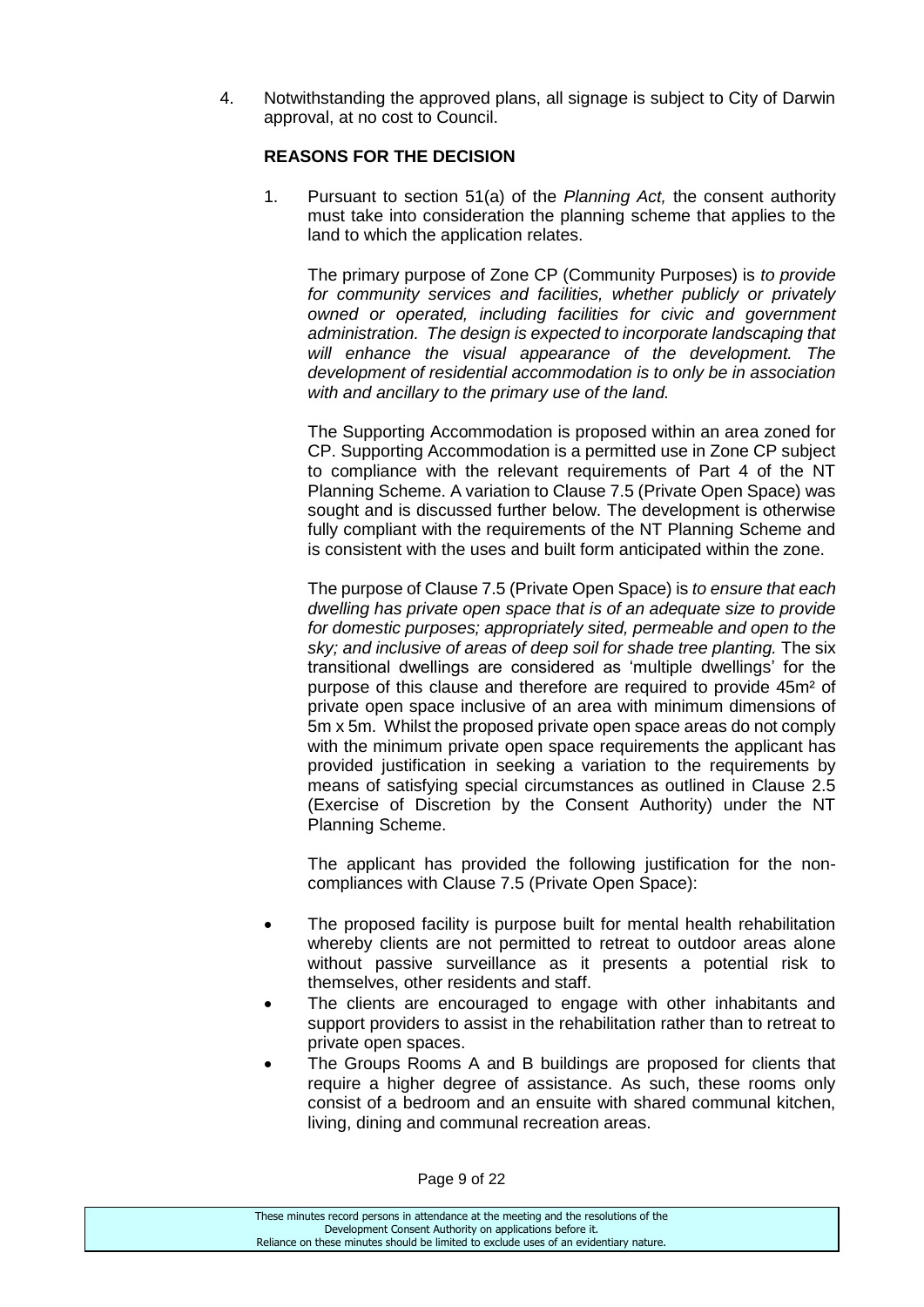- The transitional dwellings are self-contained one bedroom dwellings for inhabitants that have progressed from the early stages of rehabilitation in the group homes. Whilst a 14m² verandah is proposed to each unit, it is considered that taking on the responsibility of maintaining a larger private open space area is a significant step in the rehabilitation process than would normally be recommended. The verandah area proposed is considered adequate in supporting the clients in the rehabilitation process. The verandah areas also have an outlook to the communal landscaped area.
- The development proposes 1860m² of communal open space which represents 43% of the site coverage and exceeds the 655.5m² or 15% requirement under Clause 7.6 (Communal Open Space) of the NT Planning Scheme. The additional communal open space is sought to offset the departure from the requirements of Clause 7.5 (Private Open Space).
- The development proposes landscaping coverage of 2494m² which represents 57% of the site and exceeds the 1311m² or 30% requirement under Clause 7.7 (Landscaping for Multiple Dwellings, Hostels and Supporting Accommodation) of the NT Planning Scheme. The additional landscape area is sought to offset the departure from the requirements of Clause 7.5 (Private Open Space).

Given the collective reasons provided by the applicant in seeking a variation to Clause 7.5 (Private Open Space) and the substantial increase in communal open space and landscaping areas proposed, it is considered that Clause 2.5 (Exercise of Discretion by the Consent Authority) be applied in this instance. A variation to the requirements of Clause 7.5 (Private Open Space) of the NT Planning Scheme to allow for a reduced area of private open space to be provided is therefore supported as the departure is considered minor and unlikely to negatively impact upon either the subject site or the surrounding area. The proposal is otherwise consistent with the relevant clauses applicable to Supporting Accommodation and the type of development provided for in Zone CP.

2. Pursuant to section 51(e) of the *Planning Act*, the consent authority must take into consideration any public submissions made under section 49, and any evidence or information received under section 50, in relation to the development application.

A public submission was received from Mr James Matthews on behalf of the Darwin Aboriginal and Torres Strait Islander Women's Shelter Aboriginal and Torres Islander Corporation, who were not in support of the proposal. This submission was made on behalf of 67 submitters, many of whom attended the public meeting in support of their submission. The matters raised within the submission and presented at the public meeting have been considered in detail by the Authority.

The Authority has noted the submitters concerns in relation to an over concentration of supported accommodation services, the potential for incompatible uses and the resultant perceived negative impact upon the existing adjacent land uses. Concerns in relation to the safety of nearby residents has also been considered.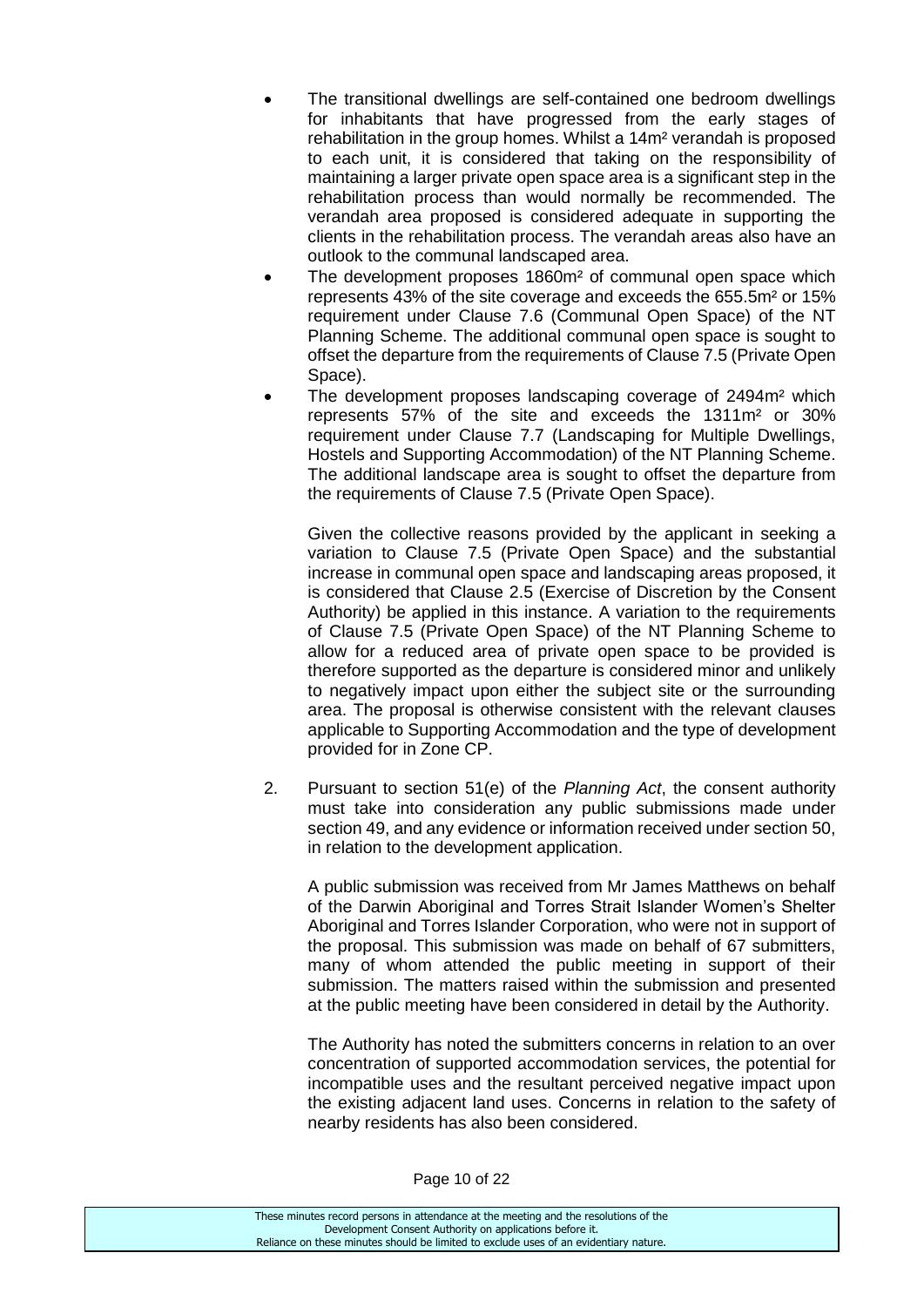The subject land is zoned CP (Community Purpose) in which Supporting Accommodation is a permitted use subject to compliance with the relevant requirements of Part 4 of the NT Planning Scheme. In this instance a variation to Clause 7.5 (Private Open Space) was sought and subsequently supported by the Authority. The variation is not considered to have any bearing on the matters raised by the submitters as the concerns relate more broadly to the use of the land for Supporting Accommodation rather than to the design of the Supporting Accommodation itself.

The NT Planning Scheme defines Supporting Accommodation as:

- *(a) a convalescent or nursing home, an orphanage, a children's home, an intuition for poor or disadvantaged persons, or a home for the care of aged persons; or*
- *(b) premises used by people moving from their homes or an institution and living for a short time in shared, supporting or rehabilitating accommodation where day-to-day management and operation of the premises is provided by a community organisation or recognised religious or charitable organisation or a department or institutional establishment of the Crown.*

The proposal is consistent with the definition of Supporting Accommodation and the use is consistent with the purpose of Zone CP which is *to provide for community services and facilities, whether publicly or privately owned or operated, including facilities for civic and government administration*.

The Authority only has discretion in relation to the variation being sought which in this instance is supported for the reasons given under section 51(a) of the *Planning Act*. The development is otherwise fully compliant with the requirements of the NT Planning Scheme. Furthermore, the Authority notes that all matters required to be considered under section 51 of the *Planning Act* have been adequately addressed in relation to the application and did not raise any issues which cannot be addressed through the inclusion of appropriate conditions and/or notations on the development permit.

A number of conditions and/or notations have been applied to the development permit to address servicing requirements and to ensure that the development does not unreasonably impact upon the amenity of surrounding land.

3. Pursuant to section 51(k) of the *Planning Act*, the consent authority must take into account the public facilities or public open space available in the area in which the land is situated and the requirement, if any, for the facilities, or land suitable for public recreation, to be provided by the developer.

The Supporting Accommodation is within an area zoned CP (Community Purposes). It is not a requirement of this development for the developer to provide any additional facilities or land for public recreation.

Page 11 of 22 4. Pursuant to section 51(m) of the *Planning Act,* the consent authority must take into account the public utilities or infrastructure provided in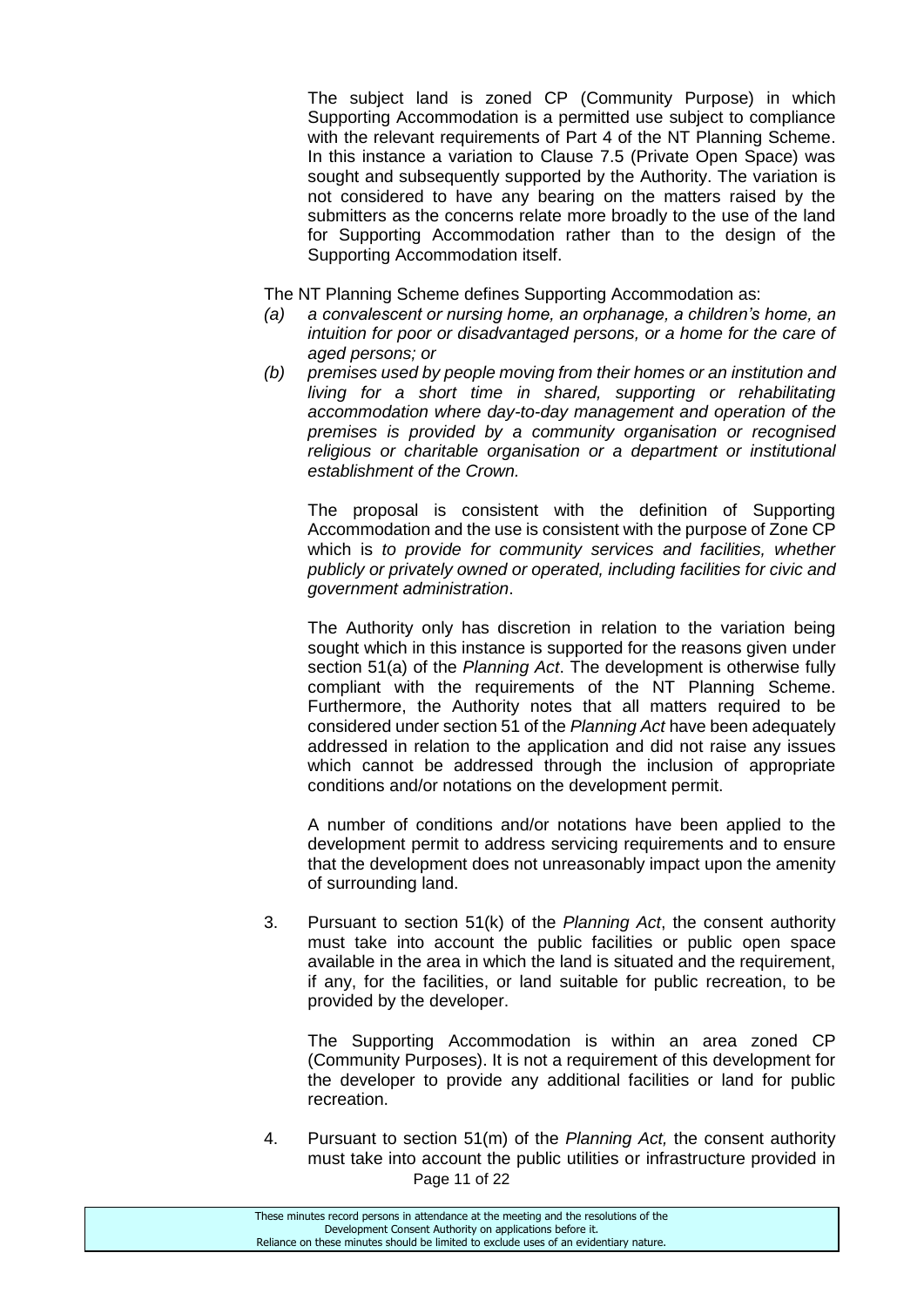the area in which the land is situated, the requirement for public facilities and services to be connected to the land and the requirement, if any, for those facilities, infrastructure or land to be provided by the developer for that purpose.

Consideration has been given to all comments received from service authorities, with all relevant matters addressed through appropriate conditions or notations on the development permit, thereby ensuring that an appropriate level of service is maintained for the site and surrounding locality.

- 5. Pursuant to section 51(n) of the *Planning Act*, the consent authority must take into consideration the potential impact on the existing and future amenity of the area in which the land is situated and pursuant to section 51(p) of the *Planning Act*, the consent authority must take into consideration the public interest, including (if relevant) how the following matters are provided for in the application:
	- (i) Community safety through crime prevention principles in design;
	- (ii) Water safety;
	- (iii) Access for persons with disabilities.

Mr Matthews argued that matters raised by the submitters should be considered by the Authority under section 51 of the *Planning Act* paragraphs (n) and (p) relating to amenity and public interest.

As well as the written submissions before the Authority, oral submissions were heard at the hearing. In particular Ms Regina Bennett, General Manager of the Aboriginal and Torres Strait Islander Women's Shelter, spoke compellingly about the vulnerable nature of the women and children who are clients of the shelter and the concerns about security, safety and cultural sensitivities raised by the proposed use of Lots 6652 and 7012 as Supporting Accommodation purpose built for mental health rehabilitation.

Amenity in relation to a locality or building is defined in Section 3 of the *Planning Act* to mean "any quality, condition or factor that makes or contributes to making the locality or building harmonious, pleasant or enjoyable". Section 51(n) requires the Authority to consider the potential impact of a development on the existing and future amenity of the area in which the land is situated. The terms "harmonious, pleasant or enjoyable" are wide ranging and flexible and may well encompass residents' subjective perceptions and particular sensitivities. However the amenity of a locality and reasonable expectations of residents are informed by the NT Planning Scheme and the uses permitted under planning controls.

Both applicants for development approval and residents are entitled to rely on reasonable expectations drawn from the planning documents. In this case the land and it surrounds are zoned CP (Community Purposes) and the proposed use is fully compliant with that zoning. If not for the variation sought in relation to private open space, the application would not be considered by the Authority at all, the proposed use proceeding as of right. In those circumstances, while

Page 12 of 22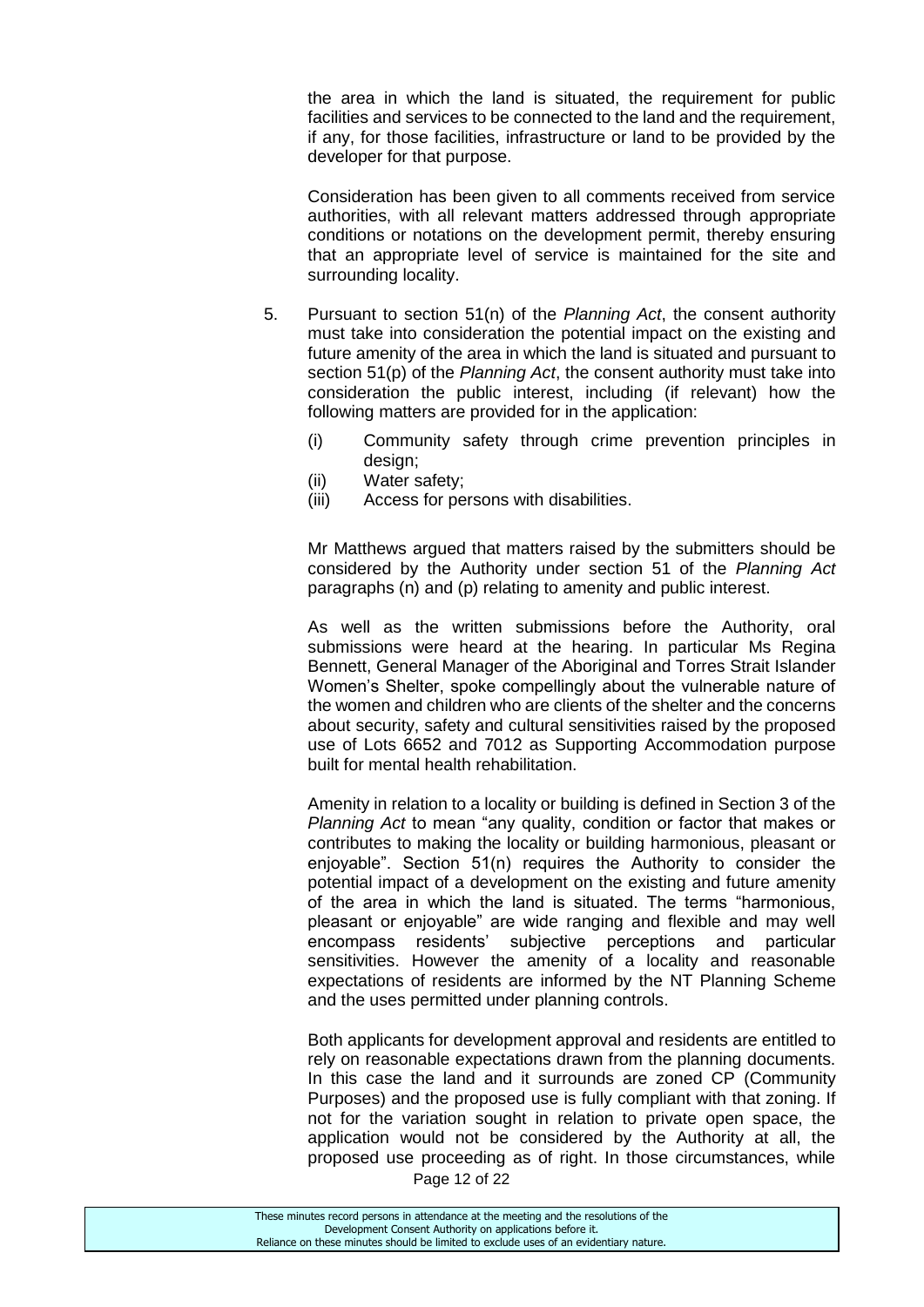acknowledging the very strongly expressed concerns of the submitters, the proposed development falls well within the terms of what might be expected within the zone and is consistent with the purpose of the zone. Even with the variation in respect of private open space the siting and mass of the built form is equivalent to that of a fully compliant building. The Authority considered that the potential impact of the development on the existing and future amenity of the area fell within the reasonable expectations associated with the zoning and future plans for the area.

Public Interest Is dealt with under Section 51(p) and for the purposes of the current application includes community safety through crime prevention principles in design. The Authority noted the submitters' concerns including the overconcentration of supported accommodation services in the area but found, on balance, that the public interest was served by the provision of a purpose-built mental health rehabilitation centre on appropriately zoned land. The proposed development raised no issues in relation to crime prevention principles in design.

Appropriate conditions and/or notations have been included on the development permit to address service authority requirements and servicing of the site during and post construction.

(iv) Pursuant to Section 51(r) of the *Planning Act*, the consent authority must consider the potential impact on natural, social, cultural or heritage values, including, for example, the heritage significant of a heritage place or object under the *Heritage Act*.

There are no known natural, social, cultural or heritage values on the site or in the immediate surrounding area. The Department of Environment and Natural Resources have advised that no issues are raised with the development.

**ACTION:** Notice of Consent and Development Permit

#### **ITEM 3 WITHDRAWN**

#### **ITEM 4 WAREHOUSE AND ANCILLARY OFFICE PA2017/0585 SECTION 7202 (56) JESSOP CRESCENT, HUNDRED OF BAGOT APPLICANT GEORGE SAVVAS**

Mr Savvas sent his apologies. Mr Kostas Alakiotis attended on his behalf.

Mr Alakiotis tabled an Acoustic Report.

**RESOLVED** That, pursuant to section 53(a) of the *Planning Act*, the Development Consent **13/18** Authority consent to the application to develop Section 7202 (56), Hundred of Bagot for the purpose of a warehouse and ancillary office, subject to the following conditions:

| These minutes record persons in attendance at the meeting and the resolutions of the  |
|---------------------------------------------------------------------------------------|
| Development Consent Authority on applications before it.                              |
| Reliance on these minutes should be limited to exclude uses of an evidentiary nature. |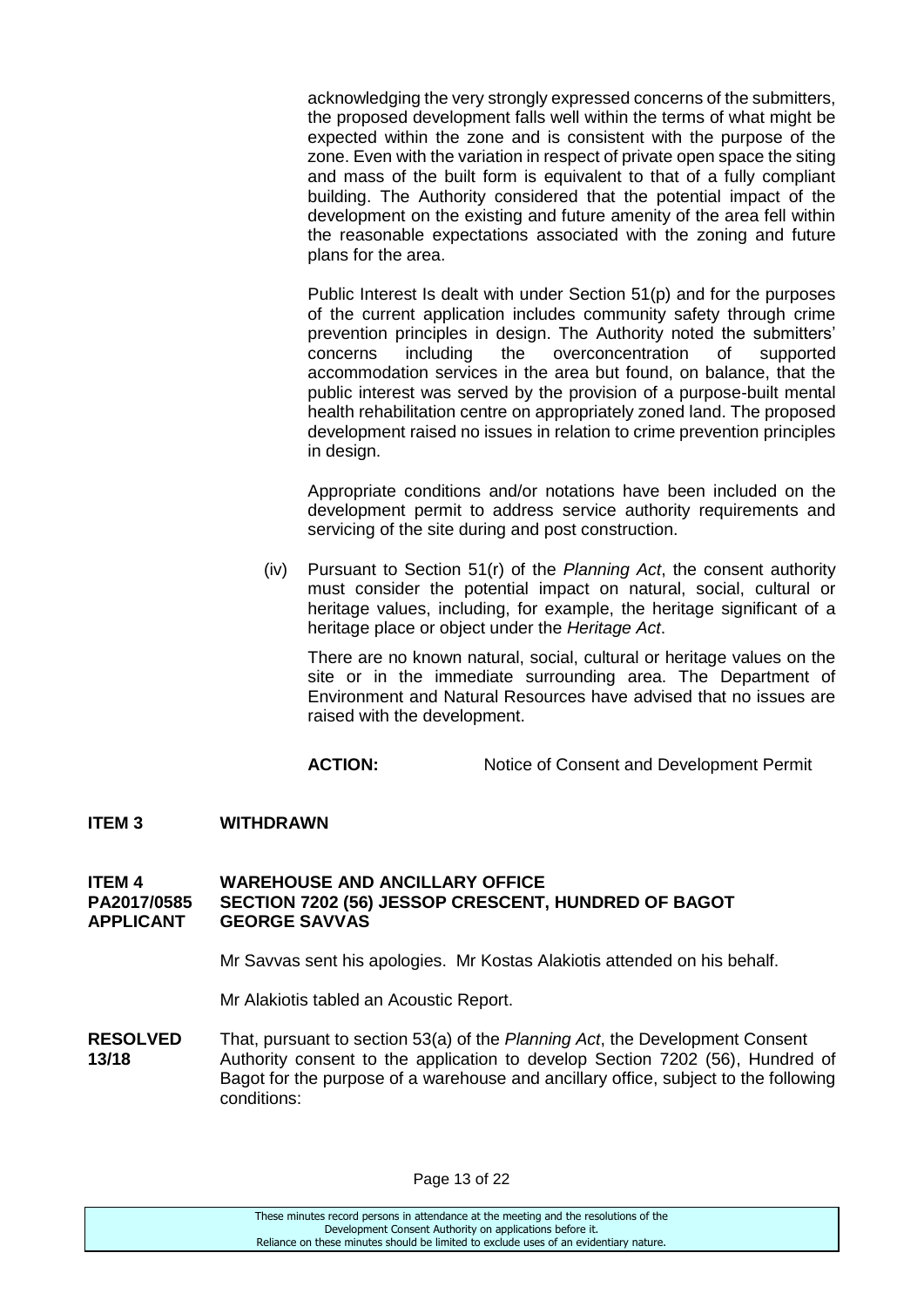# **CONDITIONS PRECEDENT**

- 1. Prior to the commencement of works (including site preparation), a landscape plan to the satisfaction of the consent authority must be submitted to and approved by the consent authority. When approved, the plan will be endorsed and will then form part of the permit. The landscaping plan must be generally in accordance with the landscape concept plan and must include:
- (a) a planting schedule of all proposed trees, shrubs and ground covers, including botanical names, common names, and quantities of each plant; and
- (b) the landscape plan and associated planting schedule must specify mature heights for all plant species none of which are to exceed a maximum height of 15m AGL at full maturity, with species and plant heights selected to prevent any adverse impacts on the operations of the Darwin RAAF base and Darwin International Airport. The species selected must not be of a type that may contribute to a safety risk by through the attraction of birds. All species selected must be to the satisfaction of the consent authority.
- 2. Prior to the commencement of works (including site preparation), the applicant is to prepare a comprehensive landscape plan of the road reserve adjacent to the property. The plan shall include the location of street trees and all other infrastructure, to the requirements of City of Darwin, to the satisfaction of the consent authority.
- 3. Prior to the commencement of works, a schematic plan demonstrating the on-site collection of stormwater and its discharge into the local underground stormwater drainage system shall be submitted to and approved by the City of Darwin, to the satisfaction of the consent authority. The plan shall include details of site levels and Council's stormwater drain connection point/s. The plan shall also indicate how stormwater will be collected on the site and connected underground to Council's system.
- 4. Prior to the commencement of works, a Construction Environmental Management Plan (CEMP) for the management and operation of the use must be prepared to the requirements of an independent suitably qualified professional and submitted to and approved by the consent authority upon the advice of the City of Darwin. When approved, the CEMP will be endorsed and will then form part of the permit. The use must at all times be conducted in accordance with the endorsed plan. The CEMP must include:
- (a) waste management;
- (b) traffic control;
- (c) haulage routes;
- (d) stormwater drainage;
- (e) use of City of Darwin land; and
- (f) day to day management requirements for the use.
- 5. Prior to the commencement of works (including site preparation), the applicant is to prepare a dilapidation report covering infrastructure within the road reserve to the requirements of the City of Darwin, to the satisfaction of the consent authority.
- Page 14 of 22 6. Prior to the commencement of works (including site preparation), a Waste Management Plan demonstrating waste disposal, storage and removal in accordance with City of Darwin's Waste Management Policy 054; and measures to ensure that waste is managed and stored so as not to attract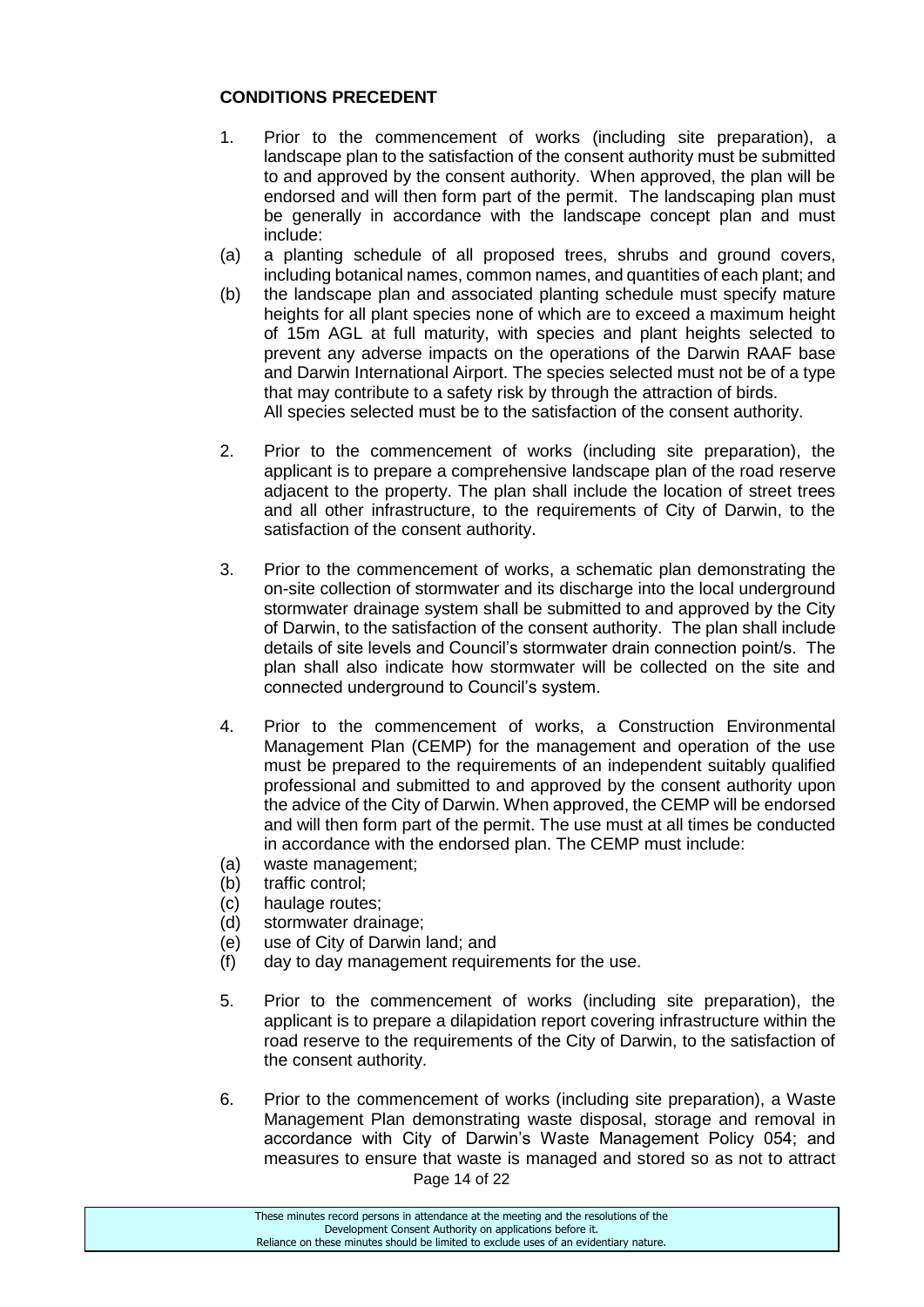birds shall be submitted to and approved by the City of Darwin and the Darwin International Airport, to the satisfaction of the consent authority.

7. Prior to the commencement of works, an Erosion and Sediment Control Plan (ESCP) is to be submitted to and approved by the Consent Authority on the advice of the Department of Environment and Natural Resources (DENR). The ESCP should detail methods and treatments for minimising erosion and sediment loss from the site during the construction phase and that all disturbed soil surfaces must be satisfactorily stabilised against erosion at completion of works. The IECA Best Practice Erosion and Sediment Control Guidelines 2008 may be referenced as a guide to the type of information, detail and data that should be included in an ESCP. Information regarding erosion and sediment control and ESCP content is available at [www.austieca.com.au](http://www.austieca.com.au/) and the NTP website: [https://nt.gov.au/environment/soil-land-vegetation.](https://nt.gov.au/environment/soil-land-vegetation) The ESCP should be emailed for assessment to: [DevelopmentAssessment.DENR@nt.gov.au.](mailto:DevelopmentAssessment.DENR@nt.gov.au)

# **GENERAL CONDITIONS**

- 8. The works carried out under this permit shall be in accordance with the drawings numbered 2017/0585/01 through to 2017/0585/06 endorsed as forming part of this permit.
- 9. The use and/or development as shown on the endorsed plans must not be altered without the further consent of the consent authority.
- 10. Any developments on or adjacent to any easements on site shall be carried out to the requirements of the relevant service authority to the satisfaction of the consent authority.
- 11. The owner of the land must enter into agreements with the relevant authorities for the provision of water supply, sewerage facilities, electricity, and telecommunication networks to the land shown on the endorsed plan in accordance with the authorities' requirements and relevant legislation at the time.
- 12. No fence, hedge, tree or other obstruction exceeding a height of 0.6m is to be planted or erected so that it would obscure sight lines at the junction of the driveway and the public street.
- 13. All works relating to this permit are to be undertaken in accordance with the approved Erosion and Sediment Control Plan (ESCP) to the requirements of the Consent Authority on the advice of the Department of Environment and Natural Resources (DENR).
- 14. The development must be designed and constructed to comply with AS2021- 2015 '*Acoustics – Aircraft noise intrusion – Building siting and construction*' (AS2021), and a statement from a suitably qualified acoustic engineer confirming compliance with AS2021-2015 must be submitted prior to occupation of the development, to the satisfaction of the consent authority.
- 15. The kerb crossovers and driveways to the site approved by this permit are to meet the technical standards of City of Darwin, to the satisfaction of the consent authority.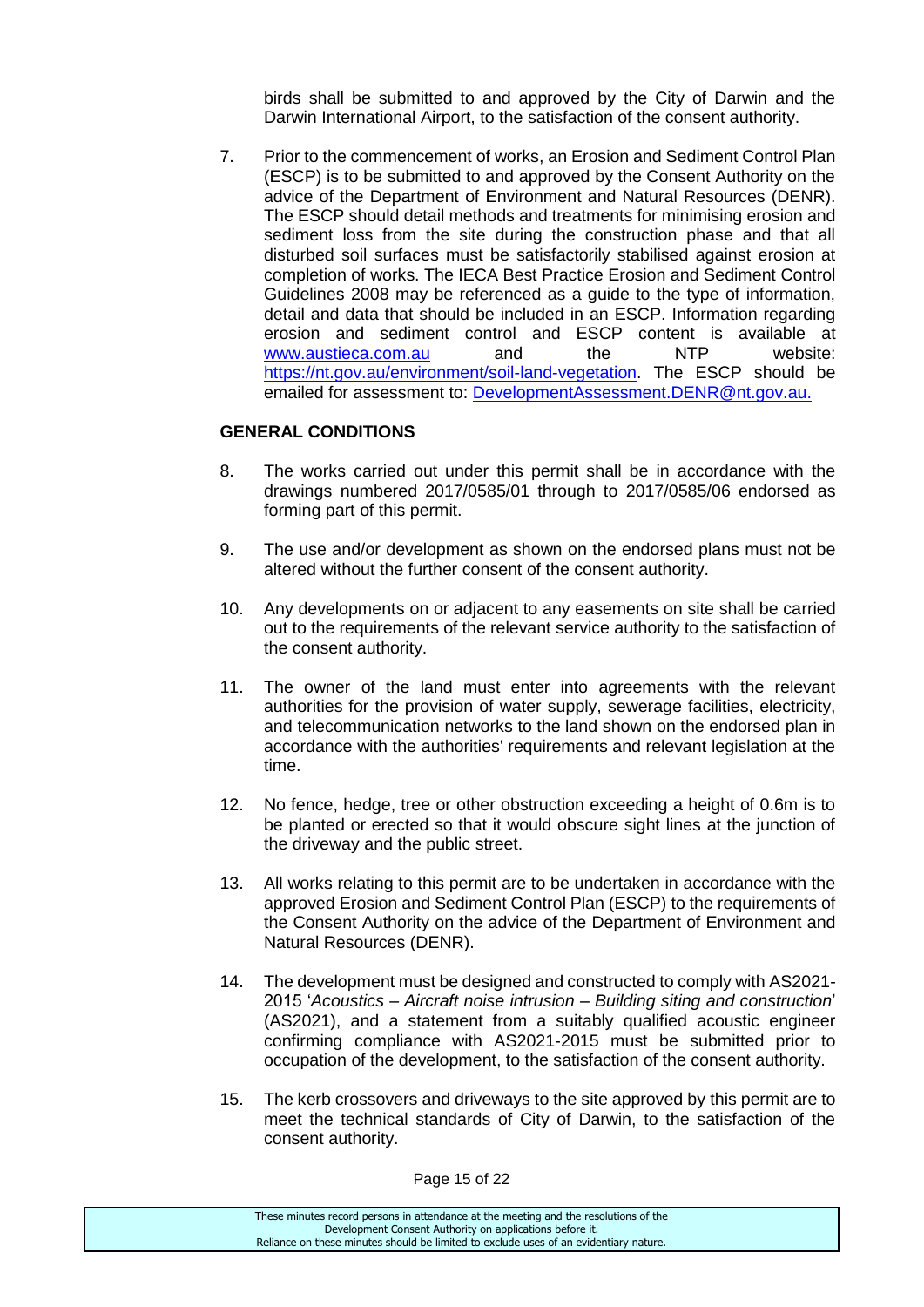- 16. The owner shall:
- (a) remove disused vehicle and/ or pedestrian crossovers;
- (b) provide footpaths/ cycleways;
- (c) collect stormwater and discharge it to the drainage network; and
- (d) undertake reinstatement works; all to the technical requirements of and at no cost to the City of Darwin, to the satisfaction of the consent authority.
- 17. Before the use or occupation of the development starts, the areas set aside for the parking of vehicles and access lanes as shown on the endorsed plans must be:
- (a) constructed;
- (b) properly formed to such levels that they can be used in accordance with the plans;
- (c) surfaced with an all-weather-seal coat;
- (d) drained;
- (e) line marked to indicate each car space and all access lanes; and
- (f) clearly marked to show the direction of traffic along access lanes and driveways; to the satisfaction of the consent authority.

Car spaces, access lanes and driveways must be kept available for these purposes at all times.

- 18. The car parking shown on the endorsed plans must be available at all times for the exclusive use of the occupants of the development and their visitors.
- 19. No goods are to be stored or left exposed outside the buildings so as to be visible from any public street
- 20. External lights must be designed, baffled and located to the satisfaction of the consent authority to prevent any adverse effect on adjoining land, roads, and on the operation of the RAAF Base Darwin and Darwin International Airport.
- 21. Building materials must be selected so as to not create reflective glare for aircraft operations.
- 22. Storage and pick-up for waste disposal bins is to be provided to the requirements of the City of Darwin, to the satisfaction of the consent authority.
- 23. Stormwater is to be collected and discharged into the drainage network to the technical standards of and at no cost to City of Darwin, to the satisfaction of the consent authority.
- 24. All air conditioning condensers (including any condenser units required to be added or replaced in the future) are to be appropriately screened from public view and from view of neighbouring or nearby developments (or developments reasonably anticipated), located so as to minimise thermal and acoustic impacts on neighbouring properties and condensate disposed of to ground level in a controlled manner to the satisfaction of the consent authority. The use of angled louvered slats for screening purposes is acceptable, however the slat screening must be designed with a panel to gap ratio, such that the condenser units are not readily visible from any angle, to the satisfaction of the consent authority.

Page 16 of 22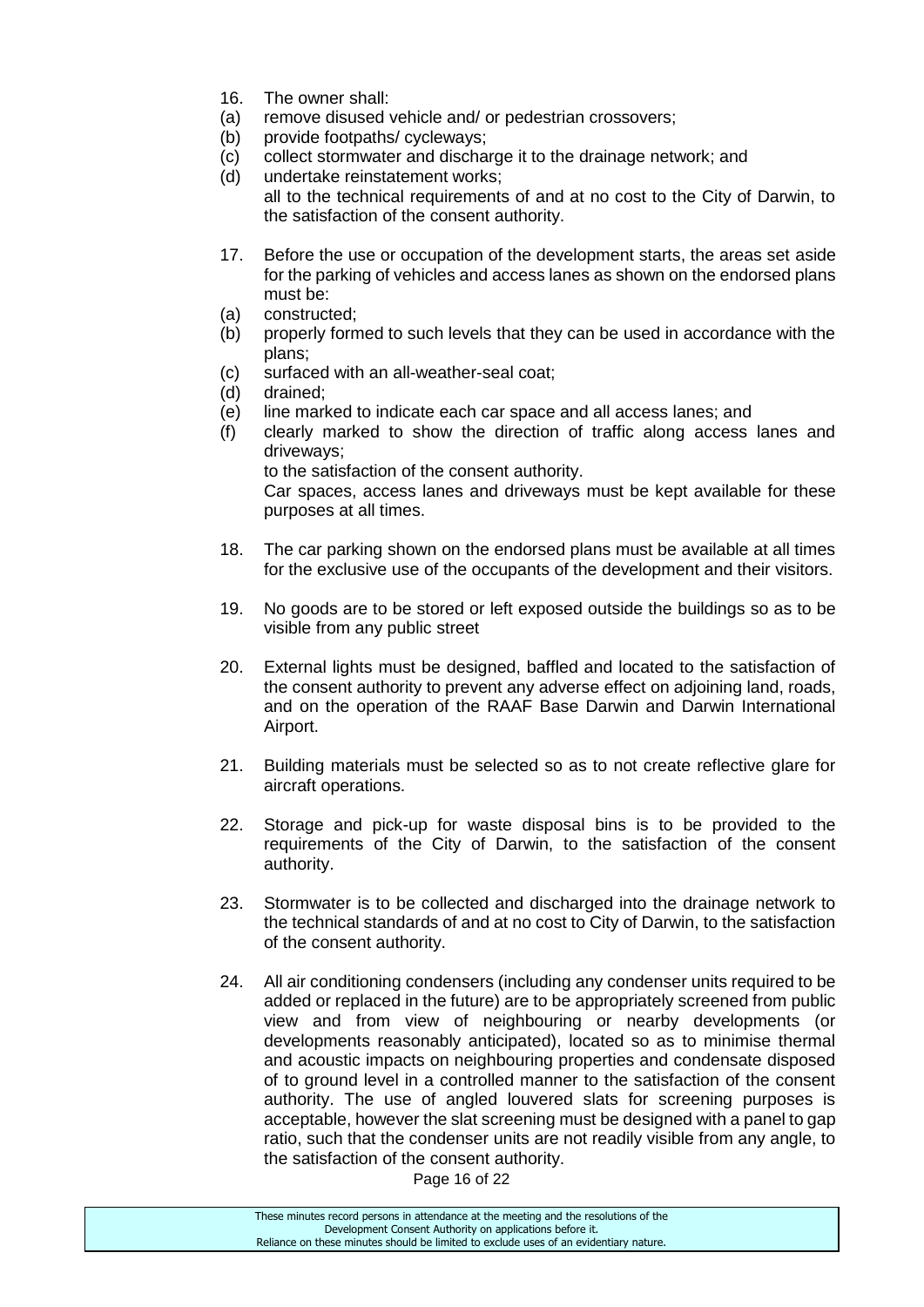- 25. All roof top plant equipment (such as vents and ducting associated with requirements for stairwell pressurisation or other such ventilation purposes or similar) that will be placed on the rooftop of the development shall be appropriately screened, or designed to soften the visual impact of such equipment from view from neighbouring or nearby developments (or developments reasonably anticipated), to the satisfaction of the consent authority.
- 26. All pipes, fixtures, fittings and vents servicing any building on the site must be concealed in service ducts or otherwise hidden from view to the satisfaction of the consent authority.
- 27. Before the use/occupation of the development starts, the landscaping works shown on the endorsed plans must be carried out and completed to the satisfaction of the consent authority.
- 28. The landscaping shown on the endorsed plans must be maintained to the satisfaction of the consent authority, including that any dead, diseased or damaged plants are to be replaced.
- 29. The loads of all trucks entering and leaving the site of works are to be constrained in such a manner as to prevent the dropping or tracking of materials onto streets. This includes ensuring that all wheels, tracks and body surfaces are free of mud and other contaminants before entering onto the sealed road network. Where tracked material on the road pavement becomes a potential safety issue, the Developer will be obliged to sweep and clean material off the road.
- 30. A Certificate of Compliance will not be issued for this development until Part V clearance has been issued for the subdivision approved by DP15/0813.

# **NOTES:**

- 1. An Occupancy Permit under the *Building Act* shall not be granted until such time as a new title is issued in respect of the subject site.
- 2. Notwithstanding the approved plans, all signage is subject to City of Darwin approval, at no cost to Council.
- 3. The Power and Water Corporation advises that the Water and Sewer Services **Development** Development Section [\(landdevelopmentnorth@powerwater.com.au\)](mailto:landdevelopmentnorth@powerwater.com.au) and Power Network Engineering Section [\(powerconnections@powerwater.com.au\)](mailto:powerconnections@powerwater.com.au) should be contacted via email a minimum of 1 month prior to construction works commencing to determine the Corporation's servicing requirements, and the need for upgrading of on-site and/or surrounding infrastructure.
- 4. The NT EPA advises that there are obligations to comply with section 12 *Environmental Assessment Act* and the *Waste Management and Pollution Control Act* (WMPC Act). Guidelines are available at [https://ntepa.nt.gov.au/waste-pollution/guidelines/guidelines.](https://ntepa.nt.gov.au/waste-pollution/guidelines/guidelines)
- Page 17 of 22 5. The site is subject to "The Defence Areas Control Regulations" (DACR). An application must be submitted to the Department of Defence and Darwin International Airport for any structures (including temporary structures)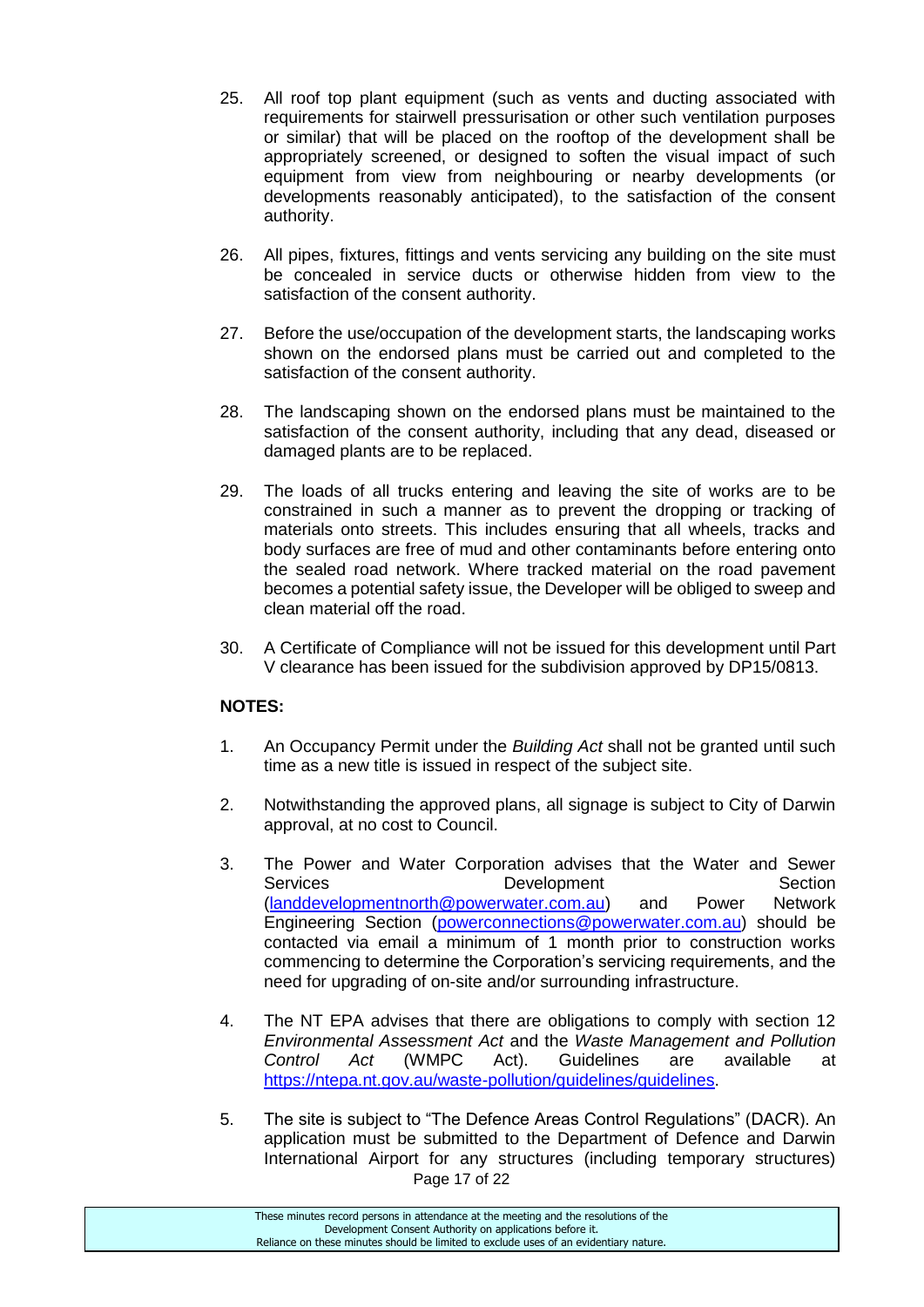higher than 15m above ground level including, but not limited to, additional buildings, light poles, cranes used during construction, vegetation etc.

- 6. External lighting installed as part of the development is to consider section 9.21 "Lighting in the Vicinity of Aerodromes" of the CASA Manual of Standards Part 139, available at: [http://www.comlaw.gov.au/Details/F2014C01301.](http://www.comlaw.gov.au/Details/F2014C01301)
- 7. This development permit does not grant "building approval" for the proposed structure. The Building Code of Australia requires that certain structures within 900mm of a boundary meets minimum fire resistance level requirements and you are advised to contact a registered private Building Certifier to ensure that you have attained all necessary approvals before commencing demolition or construction works.
- 8. If you choose nbn to service your development, you will need to enter into a development agreement with nbn. The first step is to register the development via [http://www.nbnco.com.au/develop-or-plan-with-the](http://www.nbnco.com.au/develop-or-plan-with-the-nbn/new-developments.html)[nbn/new-developments.html](http://www.nbnco.com.au/develop-or-plan-with-the-nbn/new-developments.html) once registered nbn will be in contact to discuss the specific requirements for the development. Nbn requires you to apply at least 3 months before any civil works commence. All telecommunications infrastructure should be built to nbn guidelines found at [http://www.nbnco.com.au/develop-or-plan-with-the-nbn/new](http://www.nbnco.com.au/develop-or-plan-with-the-nbn/new-developments/builders-designers.html)[developments/builders-designers.html.](http://www.nbnco.com.au/develop-or-plan-with-the-nbn/new-developments/builders-designers.html)
- 9. Any proposed works which fall within the scope of the *Construction Industry Long Service Leave and Benefits Act* must be notified to NT Build by lodgement of the required Project Notification Form. Payment of any levy must be made prior to the commencement of any construction activity. NT Build should be contacted via email [\(info@ntbuild.com.au\)](mailto:info@ntbuild.com.au) or by phone on 08 89364070 to determine if the proposed works are subject to the *Act*.
- 10. Any variation to the subdivision approved by DP15/0813 may result in the need to obtain additional planning approvals for this development. Please contact Development Assessment Services on 8999 6046 or [das.ntg@nt.gov.au](mailto:das.ntg@nt.gov.au) for further advice.

#### **REASONS FOR THE DECISION**

1. Pursuant to section 51(a) of the *Planning Act*, the consent authority must take into consideration the planning scheme that applies to the land to which the application relates.

2.4 Specific Use Darwin No. 42 Part Portion 2235, Hundred of Bagot (651 Stuart Highway, Berrimah).

The purpose of this zone is to facilitate the development of the land for light industrial purposes that minimise the impacts from exposure to aircraft noise, and that does not inhibit the operation of the Darwin International Airport. The subject site is located within Area A of Zone SD42.

Page 18 of 22 The proposed use is for a Warehouse and ancillary office. If assessed within Zone LI (Light Industry) of the NT Planning Scheme, the development would be a permitted use subject to compliance with the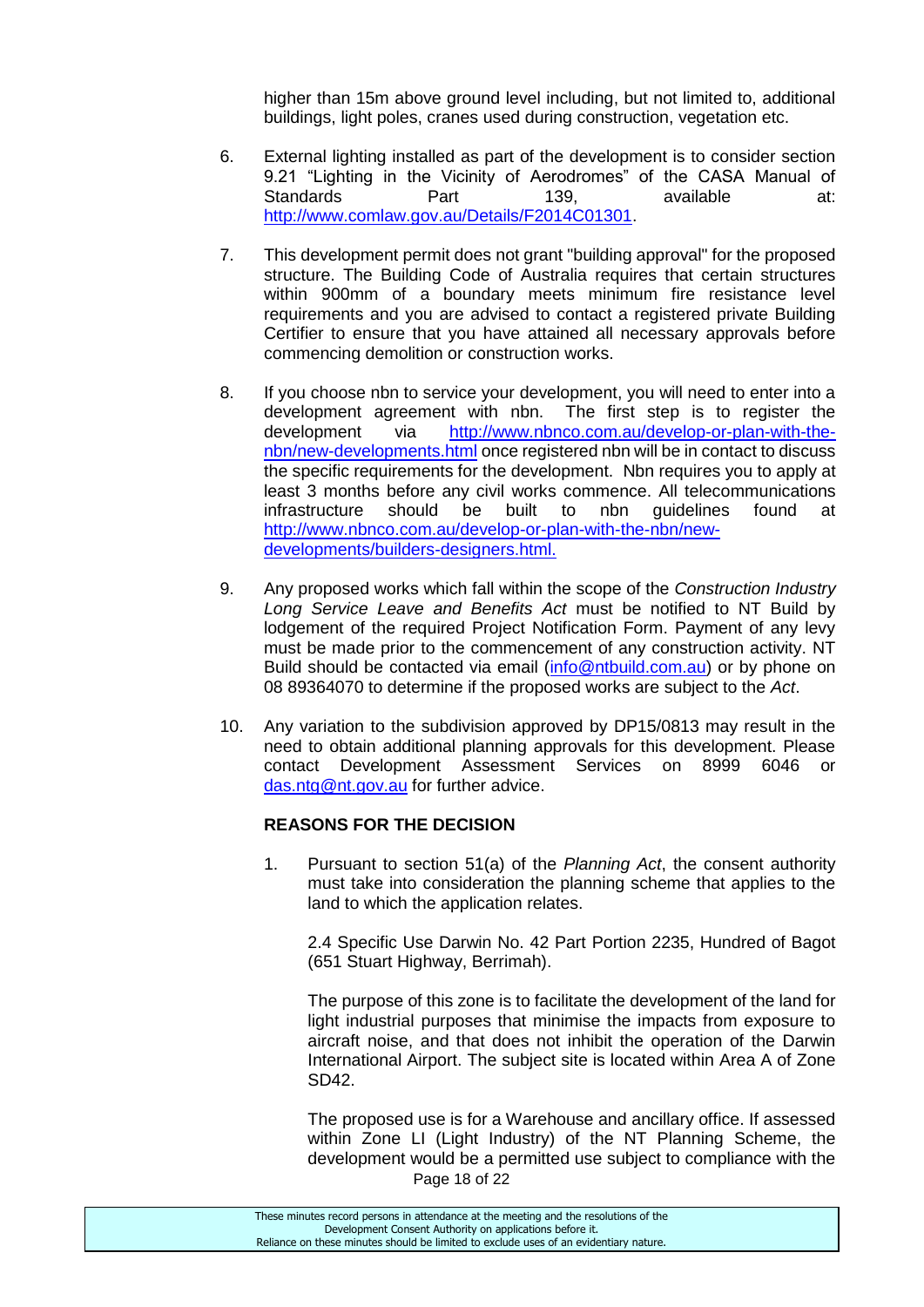relevant provisions of the NT Planning Scheme. For that reason, it is considered that the development is in accordance with the intent of Zone SD42; to facilitate the development of the land for light industrial purposes that minimise the impacts from exposure to aircraft noise, and that does not inhibit the operation of the Darwin International Airport. Appropriate conditions have been applied to the development permit to ensure the operation of the airport is not affected.

It is noted that the applicant tabled an acoustic report at the meeting but an appropriate condition has still been applied to the development permit to ensure that the proposed buildings can be constructed to comply with:

- a) AS2021-2015 'Acoustics Aircraft noise intrusion Building siting and construction'; and
- b) any applicable height provisions set out in the Defence (Areas Control) Regulations 1989.

Condition 14 requires confirmation from a suitably qualified acoustic engineer that the building will comply with AS2021-2015 upon completion. In relation to the height compliance Darwin International Airport (DIA) and the Department of Defence have both advised that the proposed height of the building is acceptable, although any cranes used during construction will require their separate approval.

2. Pursuant to section 51(m) of the *Planning Act*, the consent authority must take into account the public utilities or infrastructure provided in the area in which the land is situated, the requirement for public facilities and services to be connected to the land and the requirement, if any, for those facilities, infrastructure or land to be provided by the developer for that purpose.

Conditions precedent on the development permit require details of proposed landscaping within the road reserve; a construction management plan; a waste management plan; a stormwater management plan; and a dilapidation report. It is anticipated that these measures combined with standard conditions relating to the connection and upgrade of utility services and the provision and treatment of easements, are expected to ensure that the land is developed in accordance with physical capabilities; to address concerns raised by service authorities; and to ensure that utility and infrastructure requirements are appropriately addressed.

3. Pursuant to section 51(n) of the *Planning Act*, the consent authority must take into consideration the potential impact on the existing and future amenity of the area in which the land is situated.

Provided that the applicant complies with the conditions of the development permit the proposed use is considered appropriate for the site and unlikely to have an unreasonable amenity impact on the surrounding area.

**ACTION:** Notice of Consent and Development Permit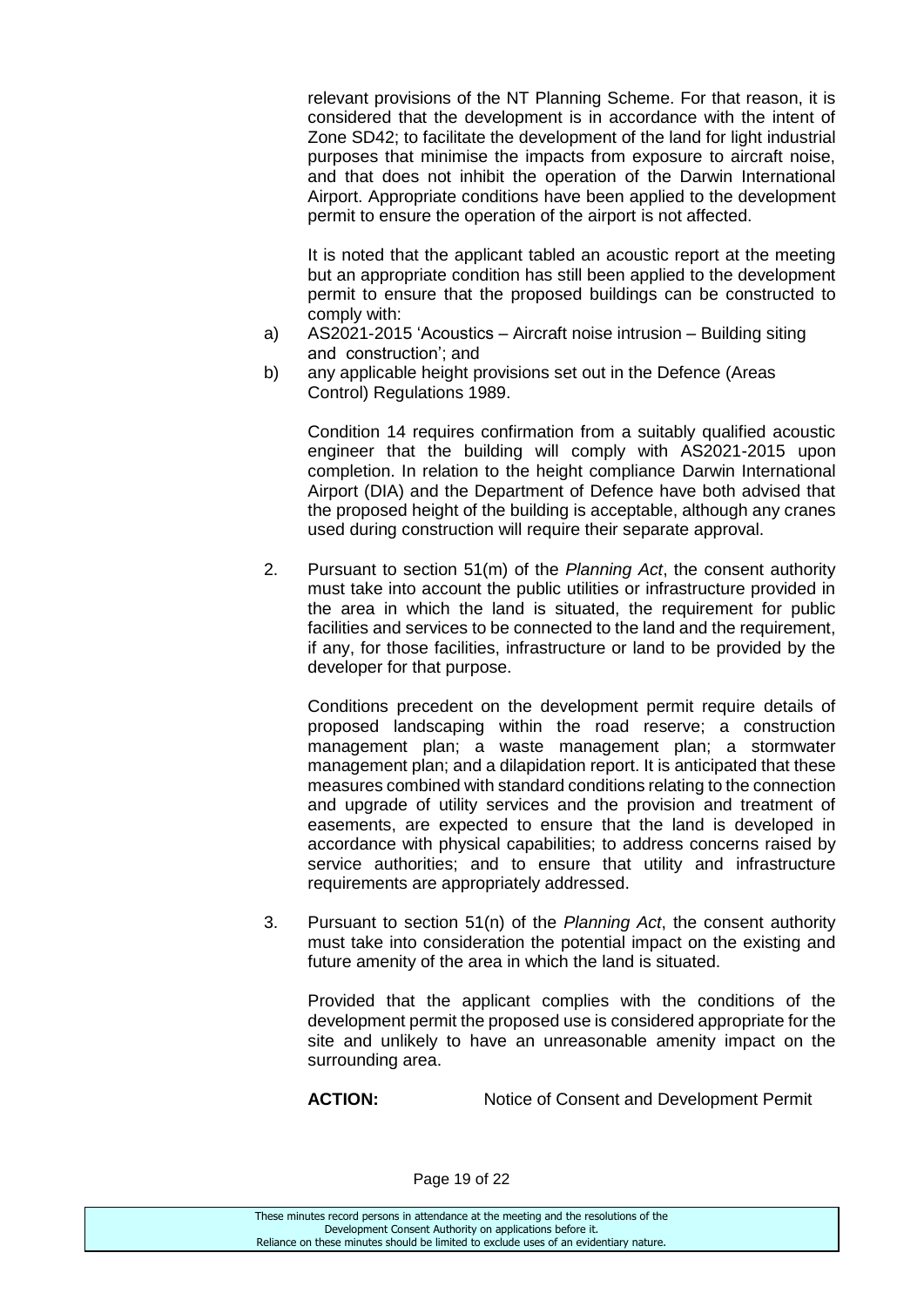#### **ITEM 5 WITHDRAWN**

#### **ITEM 6 CHANGE OF USE TO VEHICLE SALES AND HIRE AND LIGHT INDUSTRY PA2017/0568 (CAR DETAILING) AND WAREHOUSE LOT 2845 (11) GOYDER ROAD, TOWN OF DARWIN APPLICANT ONE PLANNING CONSULT**

Mr Israel Kgoiesmang (One Planning Consult) attended.

**RESOLVED** That, the Development Consent Authority vary the requirements of Clause 6.5.3 **14/18** (Parking Layout) of the Northern Territory Planning Scheme, and pursuant to Section 53(a) of the *Planning Act*, consent to the application to develop Lot 2845 (11) Goyder Road, Town of Darwin for the purpose of change of use to vehicle sales and hire, light industry (car detailing) and warehouse, subject to the following conditions:

#### **CONDITION PRECEDENT**

1. Prior to the commencement of works (including site preparation), a wastewater management plan addressing environmental management associated with wastewater disposal at the site, shall be submitted to and approved by the Northern Territory Environment Protection Authority (NTEPA), to the satisfaction of the consent authority.

#### **GENERAL CONDITIONS**

- 2. The works carried out under this permit shall be in accordance with drawing number 2017/0568/01, endorsed as forming part of this permit.
- 3. The owner of the land must enter into agreements with the relevant authorities for the provision of water supply, sewerage and electricity facilities to the development shown on the endorsed plan in accordance with the authorities' requirements and relevant legislation at the time.
- 4. Any developments on or adjacent to any easements on site shall be carried out to the requirements and satisfaction of the relevant service authority at no cost to the relevant service authority.
- 5. Before the use or occupation of the development starts, the area(s) set-aside for the parking of vehicles and access lanes as shown on the endorsed plans must be:
- (a) constructed;
- (b) properly formed to such levels that they can be used in accordance with the plans;
- (c) surfaced with an all-weather-sealed coat;
- (d) drained;
- (e) line marked to indicate each car space and all access lanes; and
- (f) clearly marked to show the direction of traffic along access lanes and driveways;

to the satisfaction of the consent authority.

Car spaces, access lanes and driveways must be kept available for these purposes at all times.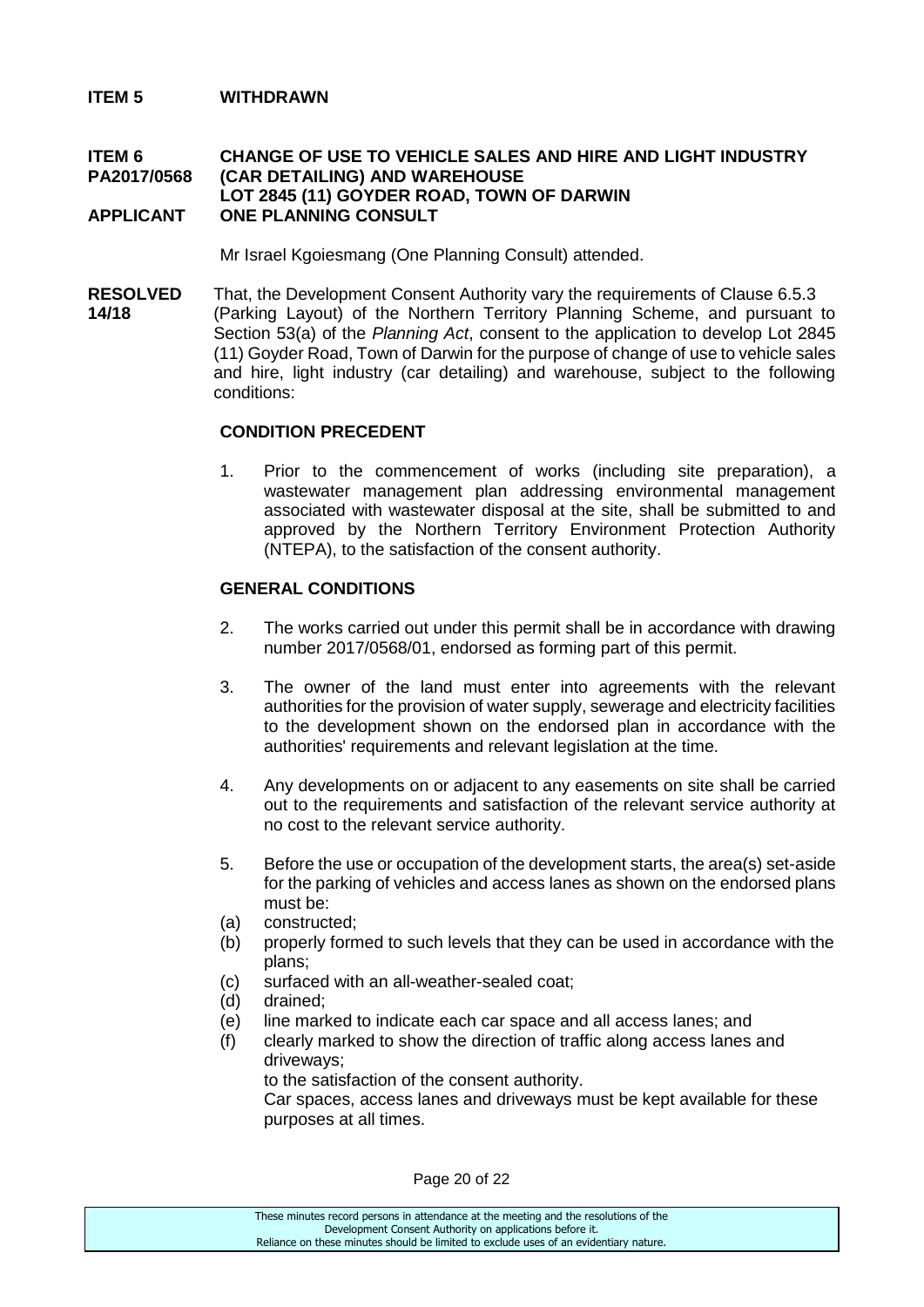- 6. The car parking shown on the endorsed plan(s) must be available at all times for the exclusive use of the occupants of the development and their visitors.
- 7. The landscaping shown on the endorsed plans must be maintained to the satisfaction of the consent authority, including that any dead, diseased or damaged plants are to be replaced.
- 8. The loading and unloading of goods from vehicles must only be carried out on the land within the designated loading bay and must not disrupt the circulation and parking of vehicles on the land.
- 9. The use and development as show on the endorsed plan must not be altered without the further consent of the consent authority.

# **NOTES:**

- 1. The Power and Water Corporation advises that the Water and Sewer Services Development Section [\(landdevelopmentnorth@powerwater.com.au\)](mailto:landdevelopmentnorth@powerwater.com.au) and Power Network Engineering Section [\(powerconnections@powerwater.com.au\)](mailto:powerconnections@powerwater.com.au) should be contacted via email a minimum of 1 month prior to construction works commencing in order to determine the Corporation's servicing requirements, and the need for upgrading of on-site and/or surrounding infrastructure.
- 2. Notwithstanding the approved plans, all signage is subject to the City of Darwin approval, at no cost to Council.
- 3. The NTEPA has advised that the proponent shall adhere to their general environmental duty under section 12 of the *Waste Management and Pollution Control Act (*WMPC Act*)*. The proponent should carefully consider how compliance will be achieved with Section 12 of the WMPC Act in relation to the proposed development and its likely environment impacts.

# **REASONS FOR THE DECISION**

1. Pursuant to section 51(a) of the *Planning Act*, the consent authority must take into consideration the planning scheme that applies to the land to which the application relates.

The Northern Territory Planning Scheme (NTPS) applies to the land and the site is within Zone SC (Service Commercial). The change of use of the subject premises from restaurant and light industry to vehicle sales and hire, light industry (car detailing) and warehouse does not infringe on the primary purpose of the Zone SC being to "provide for commercial activities which, because of the nature of their business size, require large sites."

Page 21 of 22 A variation to Clause 6.5.3 (Parking Layout) to allow for the car parking to be closer than 3m to the boundary and for a reduced landscaping width is sought. The car parking arrangements proposed is similar to the previous approvals granted under DP11/0344 and compliance check dated 20 November 1990 and the site has maintained current parking arrangements for a number of years without detriment to the users. Given that the proposed car parking layout has existed for a number of years, it is considered to be functional and appropriate for